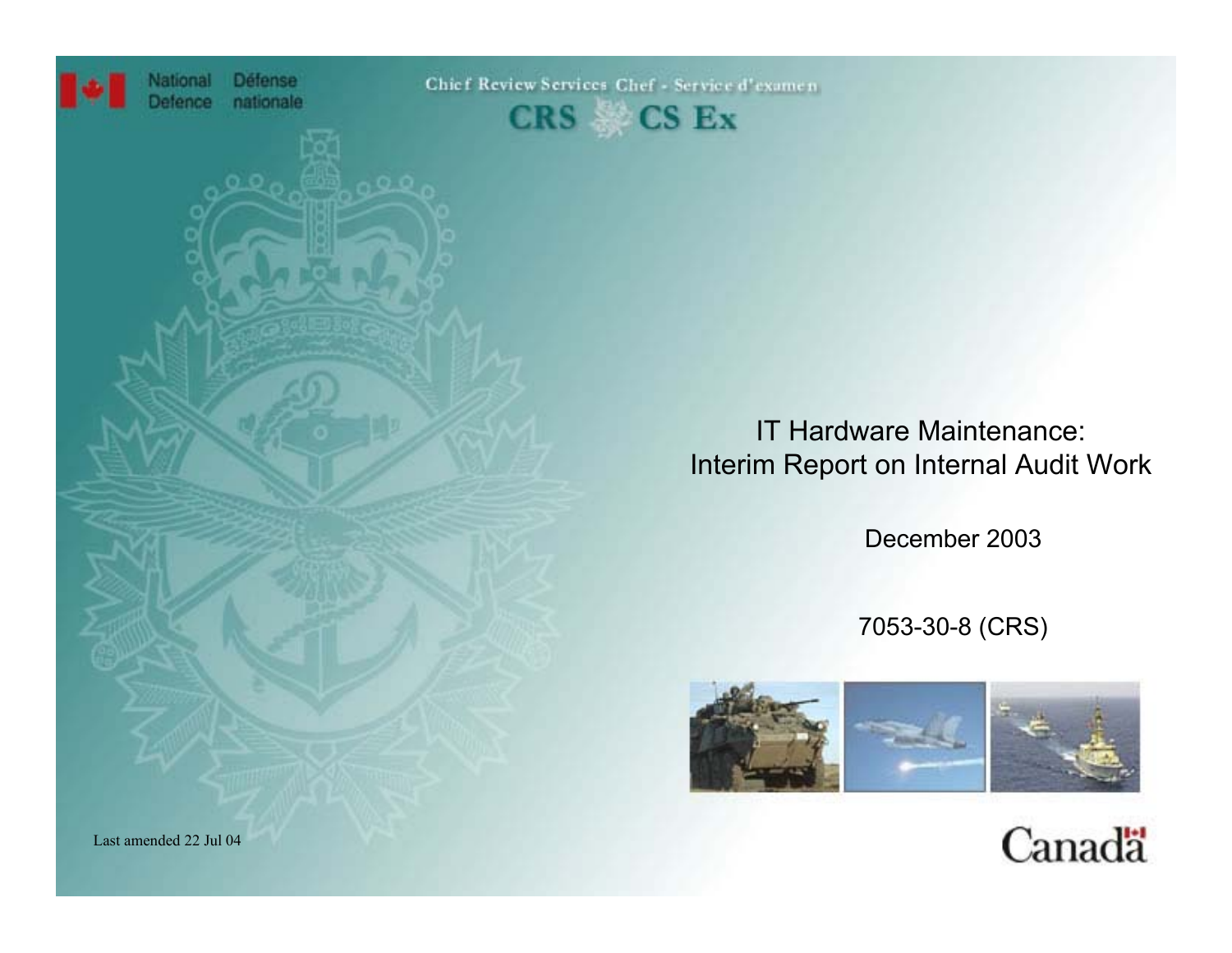



Severances under sections 16 (1) c), 20 (1) c) & 23 of the AIA

This page updated 7 Jul 04

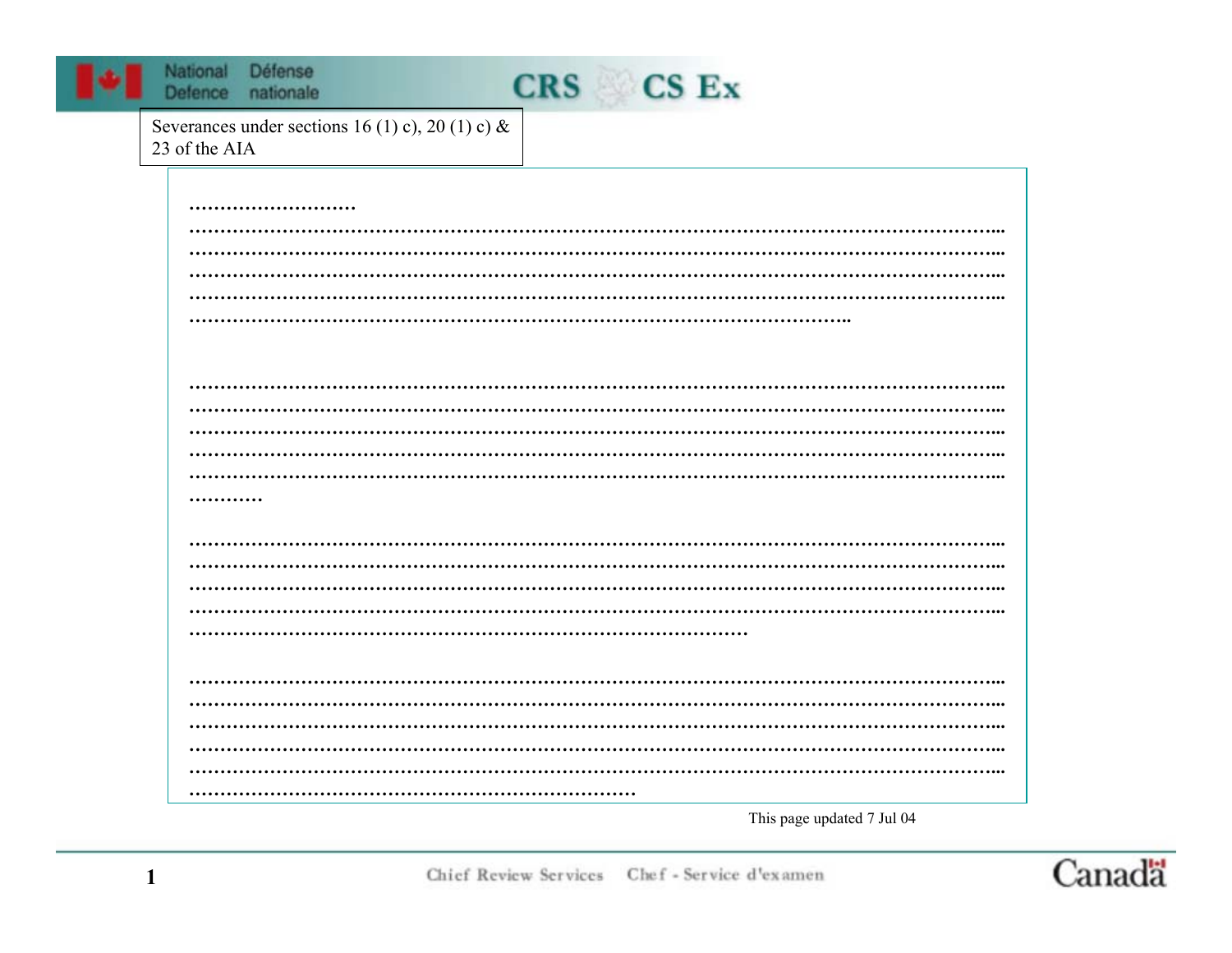

Synopsis Updated/Amended 11 Jan 04 & minor edit <sup>01</sup> Feb 04

#### **Synopsis:**

*This report presents certain interim results of audit work performed by the DND Chief of Review Services (CRS) with the objective of reconstructing, analyzing and situating circumstances pertaining to contracting for the provision of Information Management (IM) and Information Technology (IT) maintenance support services. This reconstructive audit work is progressing in the context of analysis and review to ascertain the scope, causes and implications of a serious breakdown in control, as well as to assess the sufficiency of corrective action.* 

*In our view, the report very much illustrates that the Departmental control framework must make a transition to new control philosophies based on Smart Controls, that is, to controls which exploit risk management and technology. This will require significant front-end investment, much of it intellectual, including attention to recent and longstanding internal audit recommendations. Necessary changes will not happen overnight, but we have demonstrated that interim solutions can be pursued. We also believe that the conditions are not necessarily specific to the DND/CF. Traditional, labour-intensive controls are no longer practical; new approaches should ultimately prove more effective. Functional authorities must manage complexity, as well as provide practical guidance/direction and training, well-designed/risk-oriented delegated authorities, appropriate standards, monitoring and reporting. The current difficulties with IM/IT maintenance contracting provide an imperative to focus immediate and longer-term efforts in this respect.* 

*It will be necessary for internal audit to contribute expertise in the use of technology, to continue to provide independent assurance audits and to prepare an annual report which includes an assessment of the Departmental control framework. However, notwithstanding three Enterprise Management Systems, shortcomings in the capture of information continue to hamper our audit capacity to provide early warning. This has pointedly been the case with respect to contracting, and has repeatedly been reported as such.*

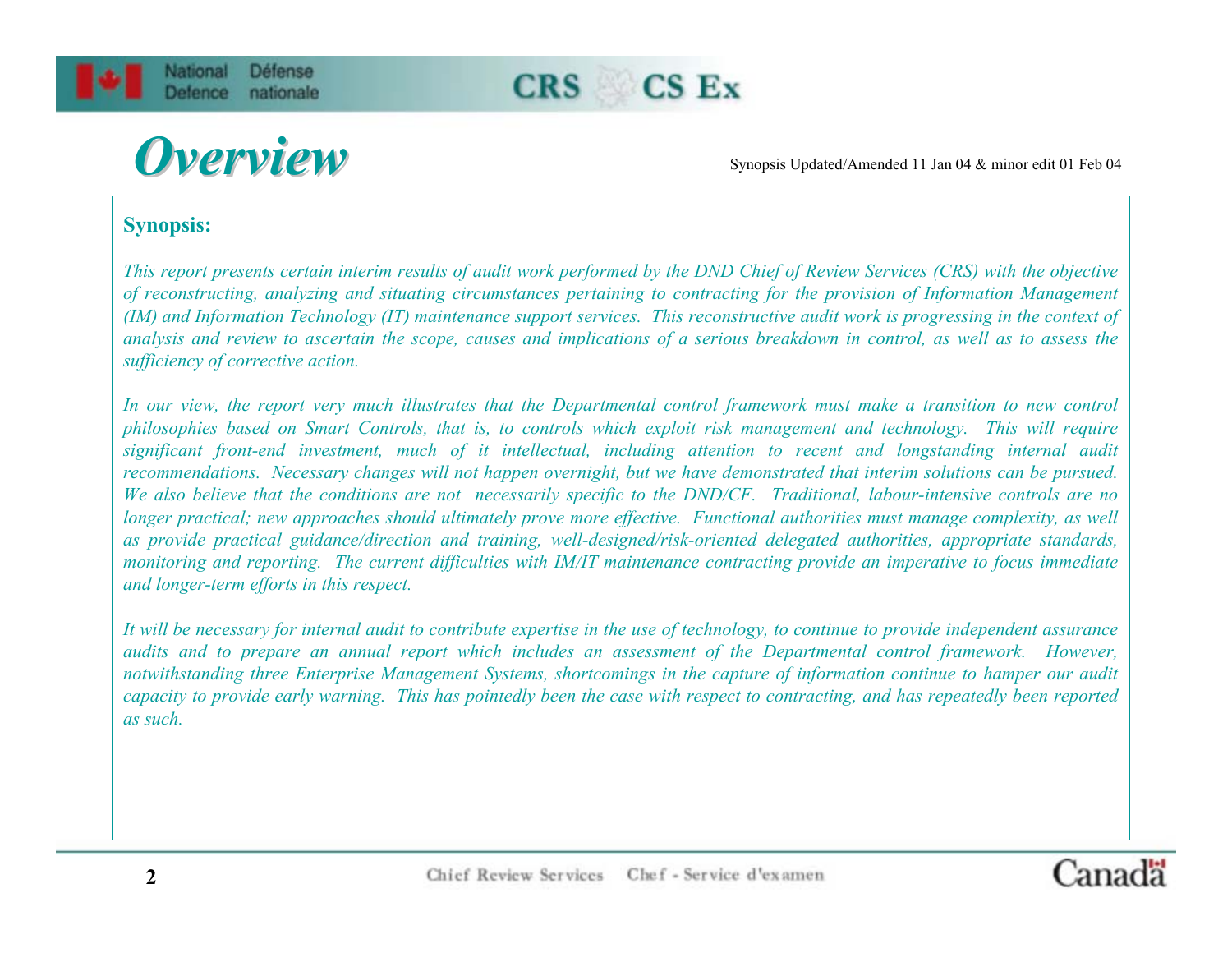



### **Synopsis: (continued)**

*Internal audit work in the past few years speaks to weaknesses in fundamental internal controls. However, large, randomly-selected transaction samples also help to set limits on the extent to which current IM/IT contracting issues can be extrapolated across the different management streams through which goods and services are acquired by the Department. For example, a major audit of the Management of Local Funds could not offer positive assurance, but did suggest that there are DND/CF organizations exercising relatively tight control over their resources. For example, it was found that the Chief of the Maritime Staff had a reasonable financial control regime within NDHQ -- lessons can be learned from their approach. Similarly, a prior audit of over 300 service contracting transactions, found an error rate of about 6 per cent in terms of compliance with contracting policy and the Financial Administration Act (FAA). Additionally, our internal audit of contracting for advertising services observed a breakdown in financial controls, but was able to obtain confirmation that goods and services had been received for recent contracting transactions. The principal control was that the responsible management team was business oriented and had demanded delivery of product.*

*Notwithstanding the apparent cooperation between external and internal players, and the similarly apparent efforts by individuals to disguise the substance of IM/IT contracting transactions, basic financial controls and monitoring would have brought critical attention to red flags around this situation.*

*Our work to date has also identified additional lines of inquiry which we will continue to pursue. These are outlined in this report, under the heading the Way Ahead. They include such issues as the visibility of the IM/IT asset base, including software, and the reasonability of maintenance, replacement and renewal expenditures.* 

*It is also important to point out that we have encouraged that management formulate an integrated, corporate improvement/action plan. This is underway and we anticipate receiving this action plan in the near term.*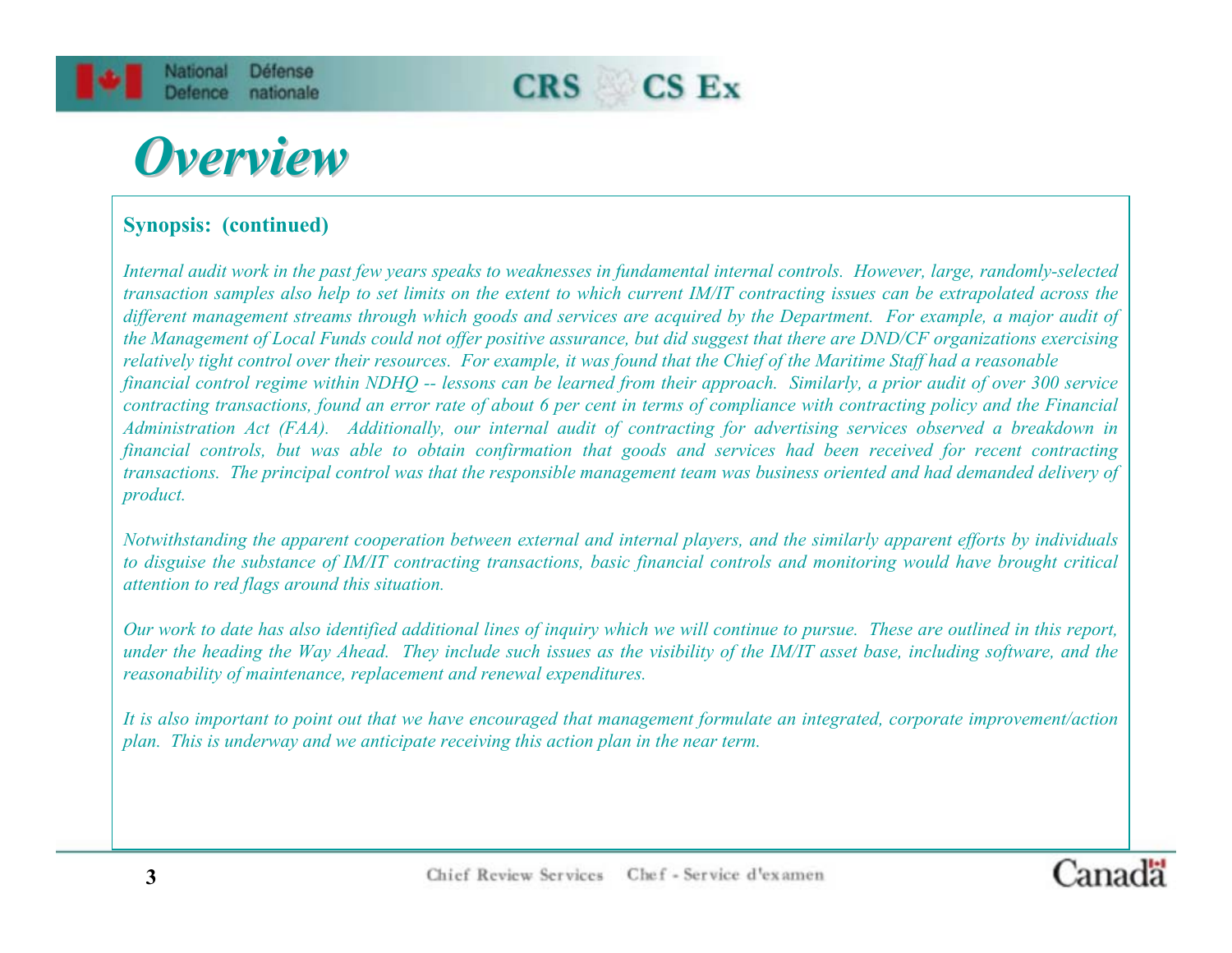| Défense<br>National<br>Defence<br>nationale | CRS CS Ex                                                            |
|---------------------------------------------|----------------------------------------------------------------------|
| Overview                                    | Severances under sections 16 (1) c), 20 (1) c) $\&$<br>23 of the AIA |
|                                             |                                                                      |
|                                             |                                                                      |
| $\bullet$                                   |                                                                      |
|                                             |                                                                      |
|                                             |                                                                      |
|                                             |                                                                      |
| .                                           |                                                                      |
|                                             |                                                                      |
|                                             |                                                                      |
|                                             |                                                                      |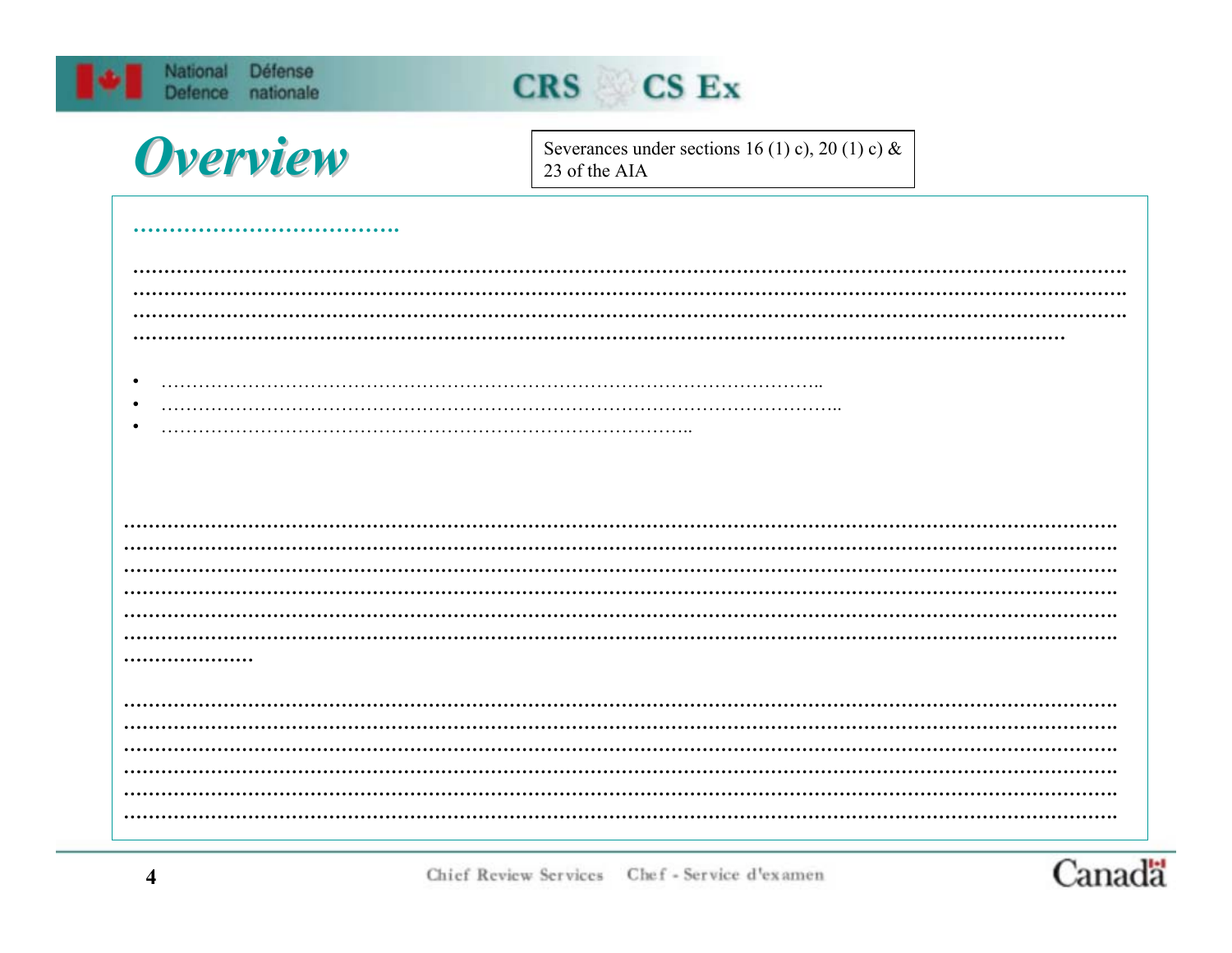| Défense<br>National<br>Defence<br>nationale | CRS CS Ex                                                            |
|---------------------------------------------|----------------------------------------------------------------------|
| Overview                                    | Severances under sections 16 (1) c), 20 (1) c) $\&$<br>23 of the AIA |
|                                             |                                                                      |
|                                             |                                                                      |
|                                             |                                                                      |
|                                             |                                                                      |
|                                             |                                                                      |
|                                             |                                                                      |
| .                                           |                                                                      |
|                                             |                                                                      |
|                                             |                                                                      |

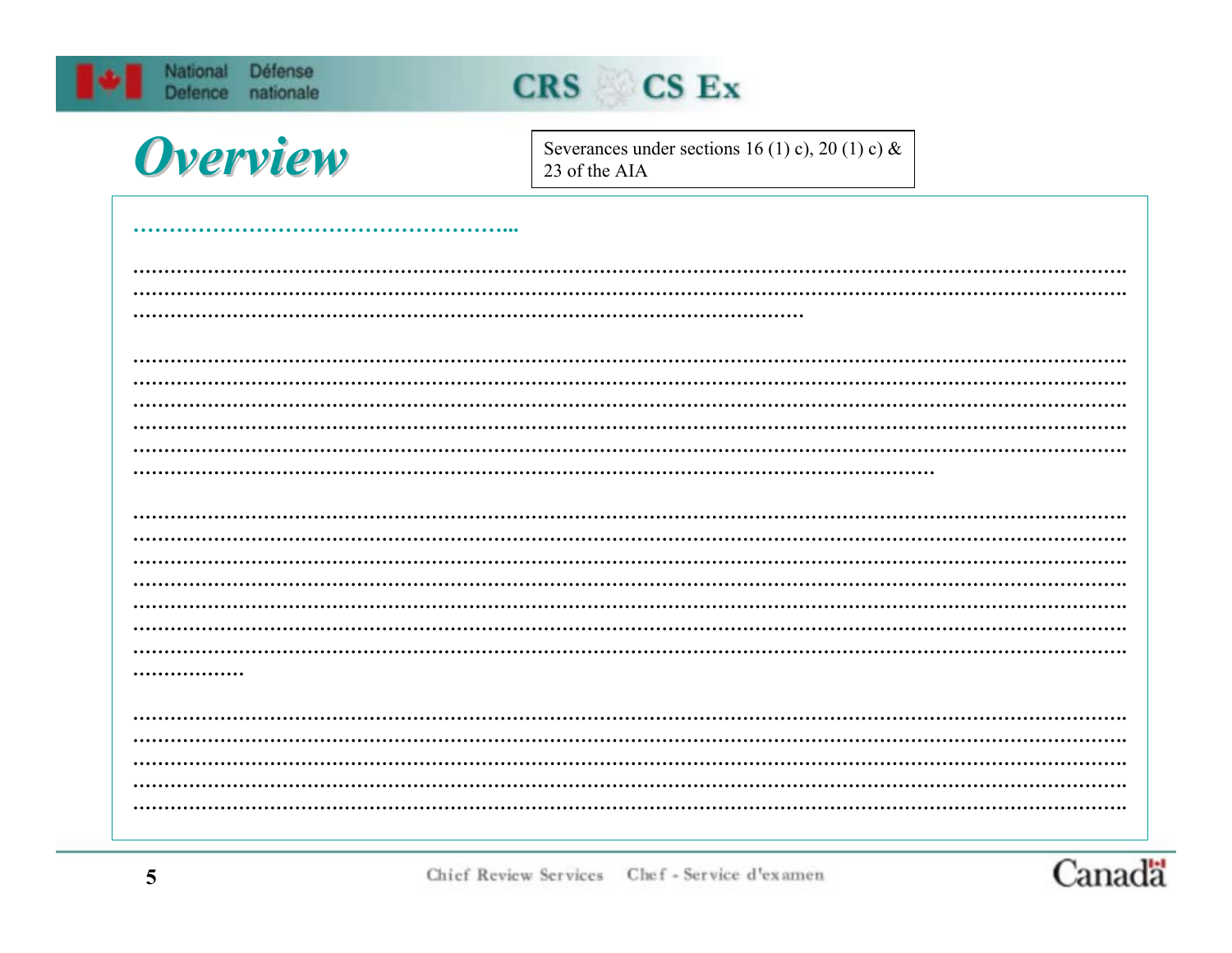



Severances under sections 16 (1) c), 20 (1) c) & 23 of the AIA

#### **Introduction & Background: (continued)**

**…………………………………………………………………………………………………………………………………………….…………………………………………………………………………………………………………………………………………….……………………………………………………………………………………………………………………………………...**

#### **Other Pertinent CRS Work:**

Analysis of Risk Facing the Public Service. In August 2001, the current CRS led and co-authored, a study sponsored by the TBS Centre of Excellence for Internal Audit. That study, *Internal Audit Planning Perspectives: Risks Facing the Delivery of Results for Canadians*, was scoped to be public-service wide, and cited risk regarding the sufficiency of resources "...to protect program integrity and lack of appropriate controls and support systems necessary to ensure responsible spending". The study also stressed the criticality of modern comptrollership to responsible spending: "If program managers do not embrace the principles and practices of modern comptrollership, this would be a serious setback for responsible spending." The study report further stated the following:

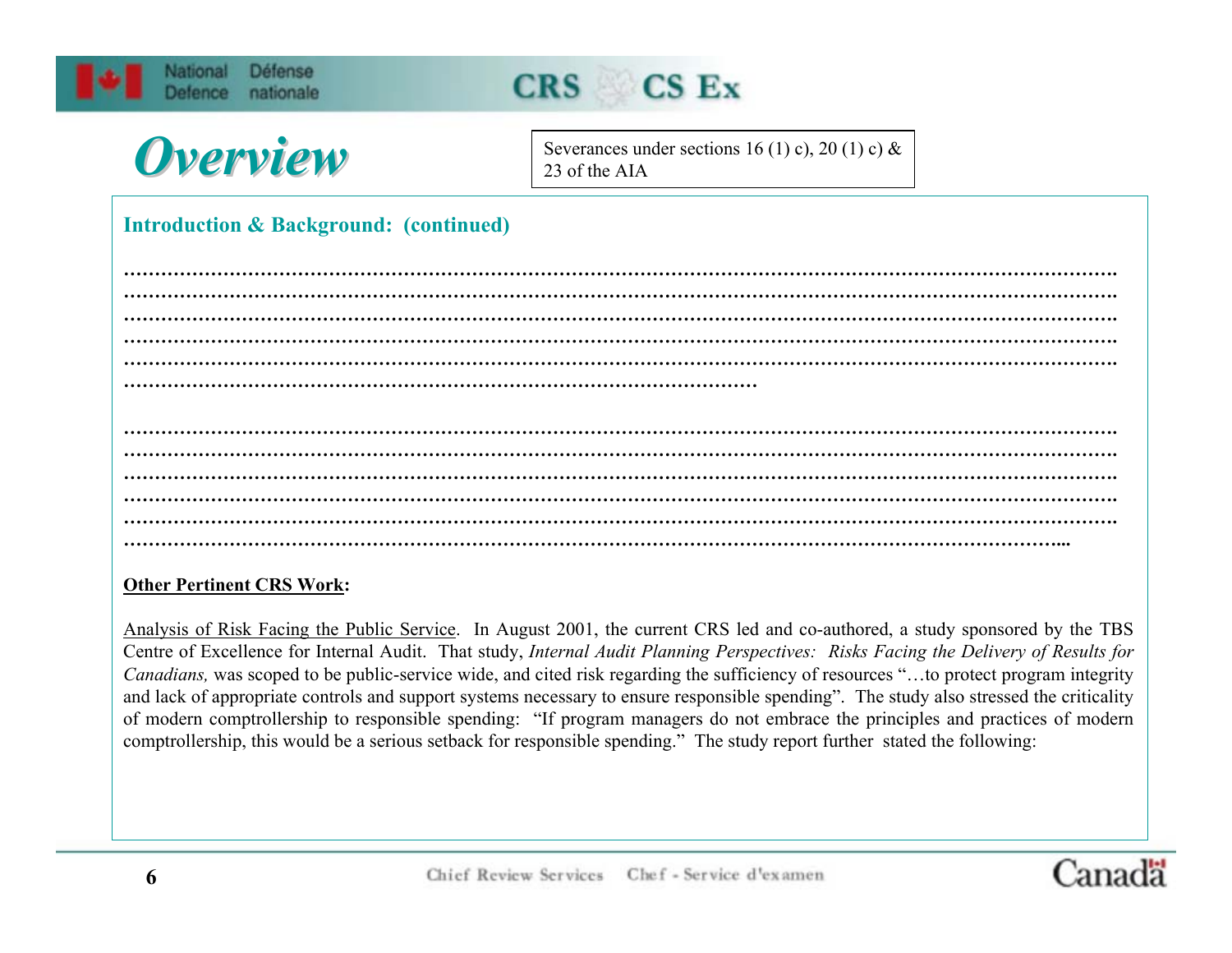

#### **Introduction & Background: (continued)**

#### **Other Pertinent CRS Work: (continued)**

*"Risks arise in seeking to devolve decision-making while promoting a focus on results. This is especially so if devolution has been accompanied by downsizing on the front lines of service delivery. These risks can be further exacerbated if devolution has outpaced the introduction of risk management strategies and tools as well as new smart controls, particularly those that capitalize on new technological enablers and are less resource-intensive. It becomes a question of appropriately balancing service and control objectives."*

*"…there must be corporate visibility of, and guidance to, the conduct of public business at all levels within the public service. Guidance, enablers and monitoring must be in place. In addition, delivery systems will typically have fewer resources. Accordingly, the timely and effective implementation of new control philosophies, as reflected in modern comptrollership will be critical. Smart controls must be designed to exploit the capabilities of enterprise management systems. For example, new interfaces between people and IT can achieve more effective controls than those that were more resource intensive and existed previously (e.g., segregation of duties). IT systems and smart edit functions which learn with each transaction processed, can flag high risk/abnormal transactions and contribute to effective quality control. The danger is that during the period of transition, longstanding controls may be set aside before new controls are in place. Enterprise management systems have much capability, but this sophistication is accompanied by complexity and associated risks."*

Finally, this study report, which was designed to be updated annually by the TBS, provided a road map for audit activity and arrived at a listing of the top management risks/opportunities facing public service management in the delivery of Results for Canadians. Among the topics listed are the following: Contracting Strategies and Management; Financial Management; Devolution and Smart Controls; and, Integrated Risk Management. This report was influenced by, and has since guided, DND Internal Audit planning and recommendations. In many aspects, it provides an important frame of reference for analyzing serious problems related to much of DND's IT procurement as well as to financial and procurement controls in the larger context.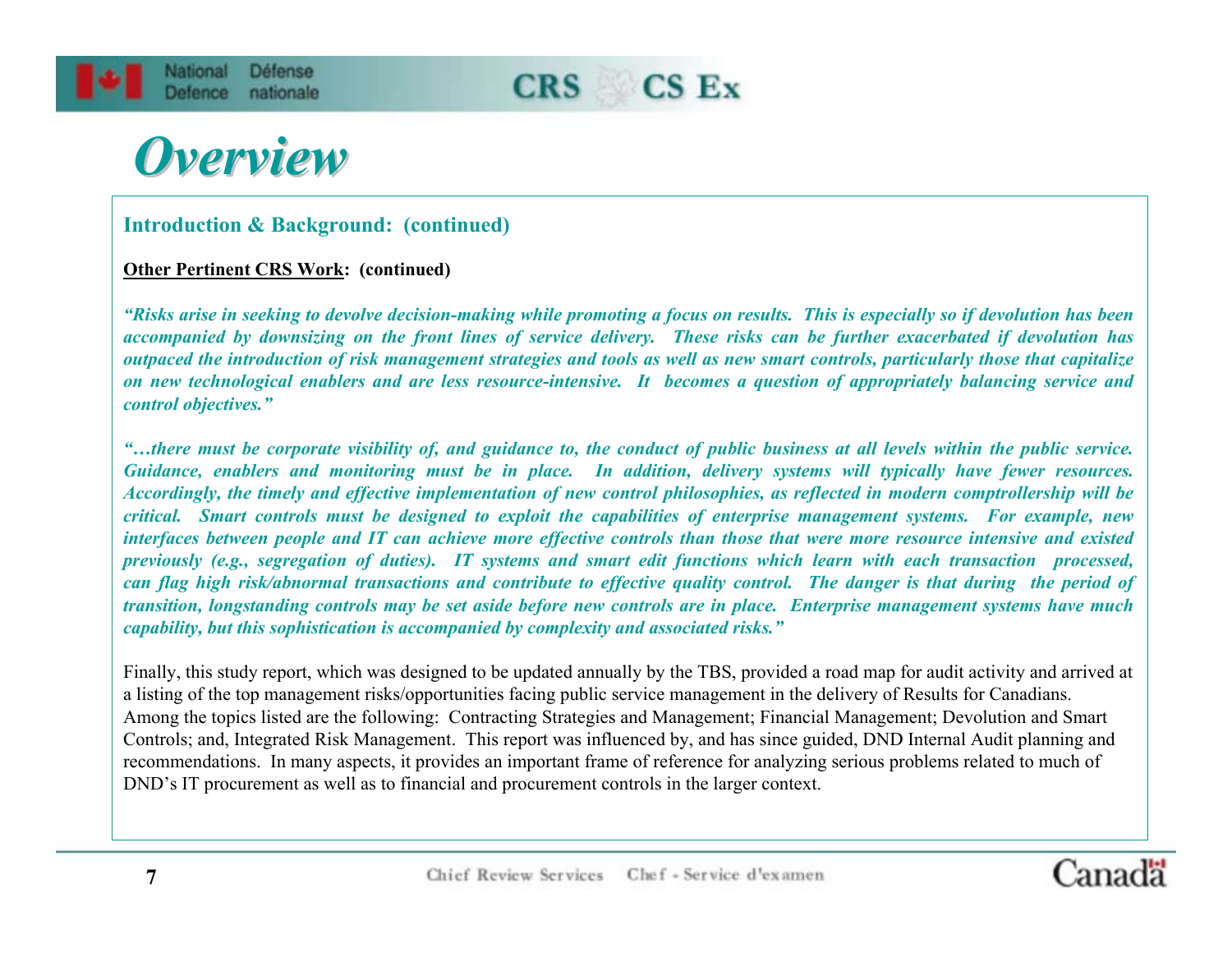

### **Introduction & Background: (continued)**

#### **Other More Specific CRS Work:**

CRS Audit of the Management of Local Funds. A major (18-month) assurance audit of the *Management of DND/CF Local Funds* (~ \$1.2B annually) has been reported in draft. Variation across sites visited precluded a conclusive statement by the auditors regarding department-wide financial management practices and controls. The variation was attributed to factors including: inconsistent policies; unclear authorities; and, varying experience and training with respect to financial management. Key recommendations focus on standards and monitoring for financial administration, improved systems interfaces, policy clarification (including account/invoice verification requirements) as well as improved risk management. Note that this work was performed largely as follow-on to a CRS *Review of the Management of Operating Budgets*, reported in 2001, which identified major control weaknesses*.*

CRS Audit of Contracting for Advertising & Related Services (Sponsorship). This completed audit included comment on financial authorities and controls. It observed on weaknesses in expenditure authorization and invoice validation. However, it was also reported that the Central Departmental Accounting Office, within the Finance and Corporate Services Group, had ceased performing the post-payment verification required by DND and TBS policy, and that high-risk transactions were not consistently reviewed in advance of payment. There was also insufficient training of those involved in this contracting process. Among other things, the audit recommended improved monitoring, training, segregation of financial duties, and clarification of the requirements of those responsible for requisitioning payments to suppliers (i.e., FAA Section 33 Certification).

CRS Audits of Contracting for Services. A report, finalized in 2002, communicated the results of a major audit of *Contracting for Professional and Technical Services.* Certain of the key findings pertaining to systemic issues involving authorities, guidance, information and oversight were similar to those reported in l995. The l995 report called for the Department to "…rethink the management of the service contracting process at a macro-levels." The more recent audit concluded that the most important of the issues was "…the longstanding, and increasingly pressing, need for improved information so that the inherent risks in service contracting can be monitored and managed at the corporate level. This lack of information impeded our capacity to assess the extent of any non-compliance with applicable contracting policies and regulations. "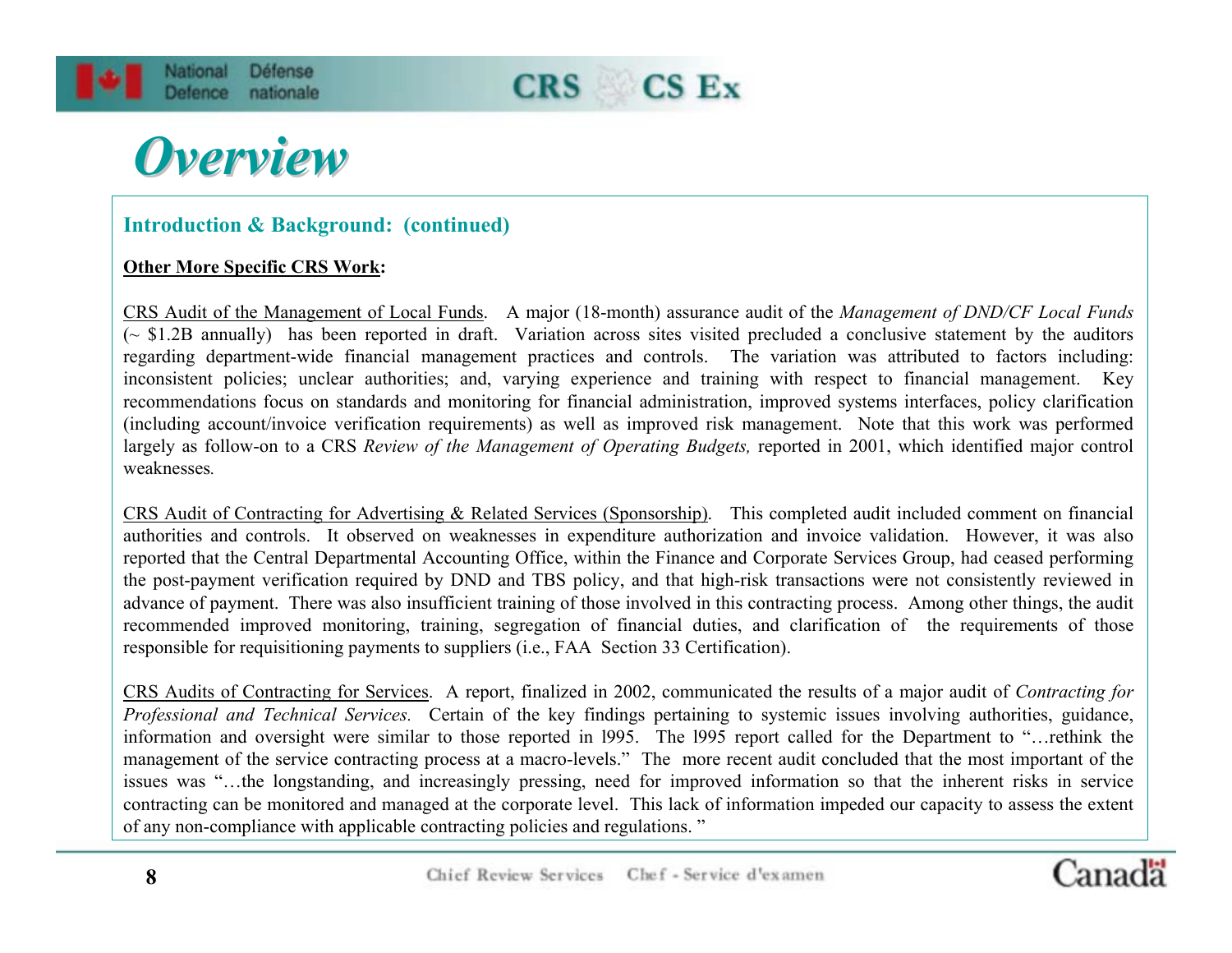





Severances under sections 16 (1) c), 20 (1) c) & 23 of the AIA

#### **Introduction & Background: (continued)**

#### **Other More Specific CRS Work: (continued)**

The 1995 report on Service Contracting also made the following observation: "…The role of common service organizations (e.g., PWGSC) has evolved such that they no longer appear to provide the same level of safeguards limiting the opportunity for unacceptable contracting practices to occur…."

CRS Baseline Survey of Risk Management. As follow-up to a CRS *Survey of Risk Management Principles and Practices*, a draft CRS report has been released on the state of risk management within the DND/CF. While observing that there are pockets of sophisticated risk management, particularly for military operations, flight safety etc., integrated risk management is at early stages of development within the DND/CF (as well as in most other departments). Covering correspondence to this report emphasizes the importance of a risk-managed approach to the design of delegated authorities, monitoring and oversight.

CRS Risk Analysis of DND Contracting. In response to DM direction, CRS has produced an interim report which has applied systematic criteria to identify 25 higher-risk DND contracts from an active population of 12,000. This methodology has relied on the PWGSC database of contracts and is now being progressed in conjunction with management. The interim report makes systemic recommendations to advance DND's capability to monitor its contracting.

Management Review of DND IM/IT Contracting. This review is now in the reporting phase and has been performed by PricewaterhouseCoopers, in collaboration with CRS. It has the objective of providing a high-level assessment of controls and to assess the sufficiency of corrective action plans by DND/CF management. It is being further assisted by an advisory panel of <sup>a</sup> serving ADM from another department, as well as a former ADM who served in another department.

**…………………………………………………………………………………………………………………………………………….…………………………………………………………………………………………………………………………………………….…………………………………………………………………………………………………………………………………………….………………………………………………………………………………………………………………………………………**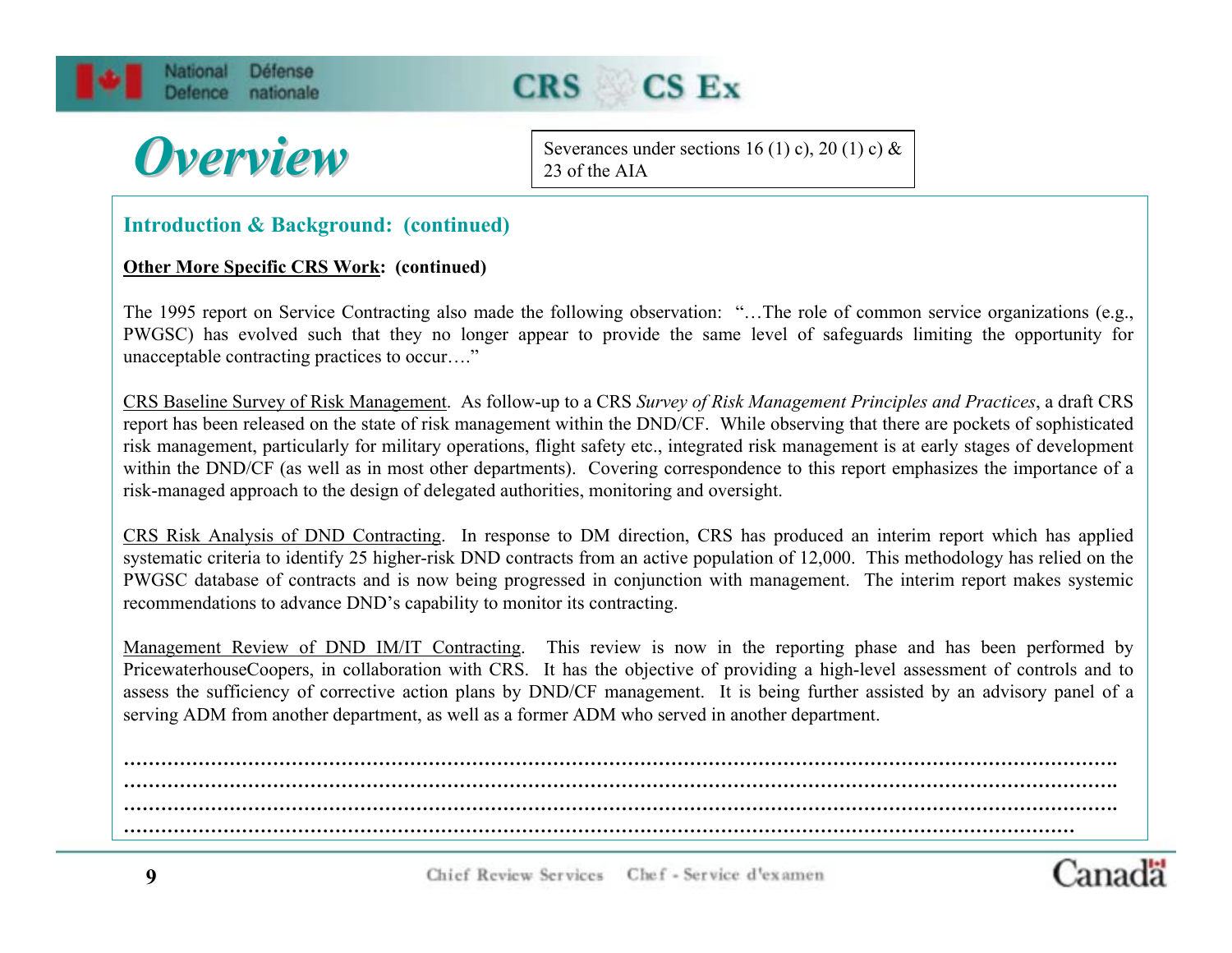| National<br>Défense<br>Defence<br>nationale | CRS CS Ex                                                         |
|---------------------------------------------|-------------------------------------------------------------------|
| Overview                                    | Severances under sections 16 (1) c), 20 (1) c) &<br>23 of the AIA |
|                                             |                                                                   |
|                                             |                                                                   |
|                                             |                                                                   |
|                                             |                                                                   |
|                                             |                                                                   |
|                                             |                                                                   |
|                                             |                                                                   |
|                                             |                                                                   |
|                                             |                                                                   |
|                                             |                                                                   |
|                                             |                                                                   |
|                                             |                                                                   |
|                                             |                                                                   |

Canadä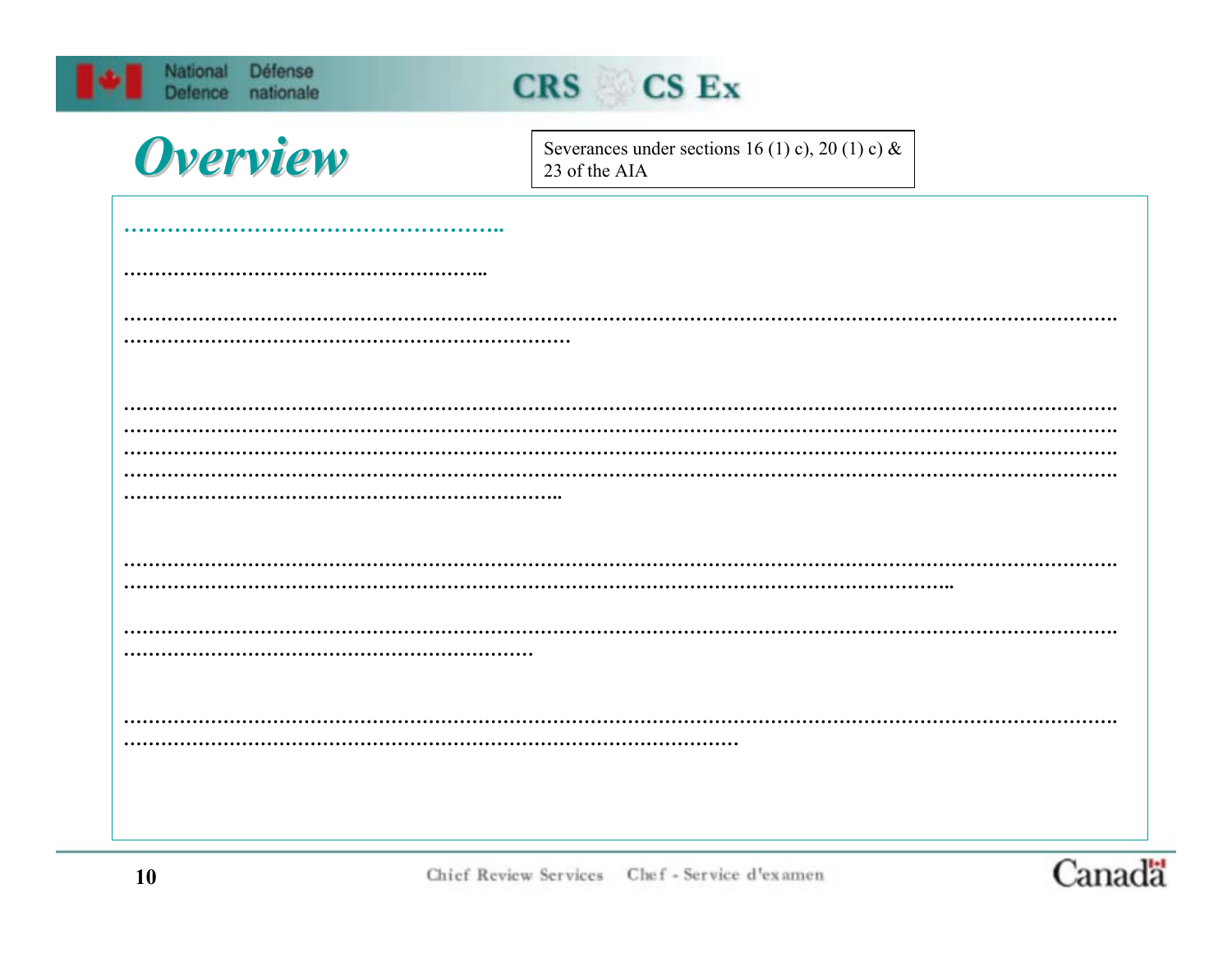| National | Défense<br>Defence nationale | CRS CS Ex                                                         |  |
|----------|------------------------------|-------------------------------------------------------------------|--|
|          | Overview                     | Severances under sections 16 (1) c), 20 (1) c) &<br>23 of the AIA |  |
|          |                              |                                                                   |  |
|          |                              |                                                                   |  |
|          |                              |                                                                   |  |
|          |                              |                                                                   |  |
|          |                              |                                                                   |  |
|          |                              |                                                                   |  |
|          |                              |                                                                   |  |
|          |                              |                                                                   |  |
|          |                              |                                                                   |  |
|          |                              |                                                                   |  |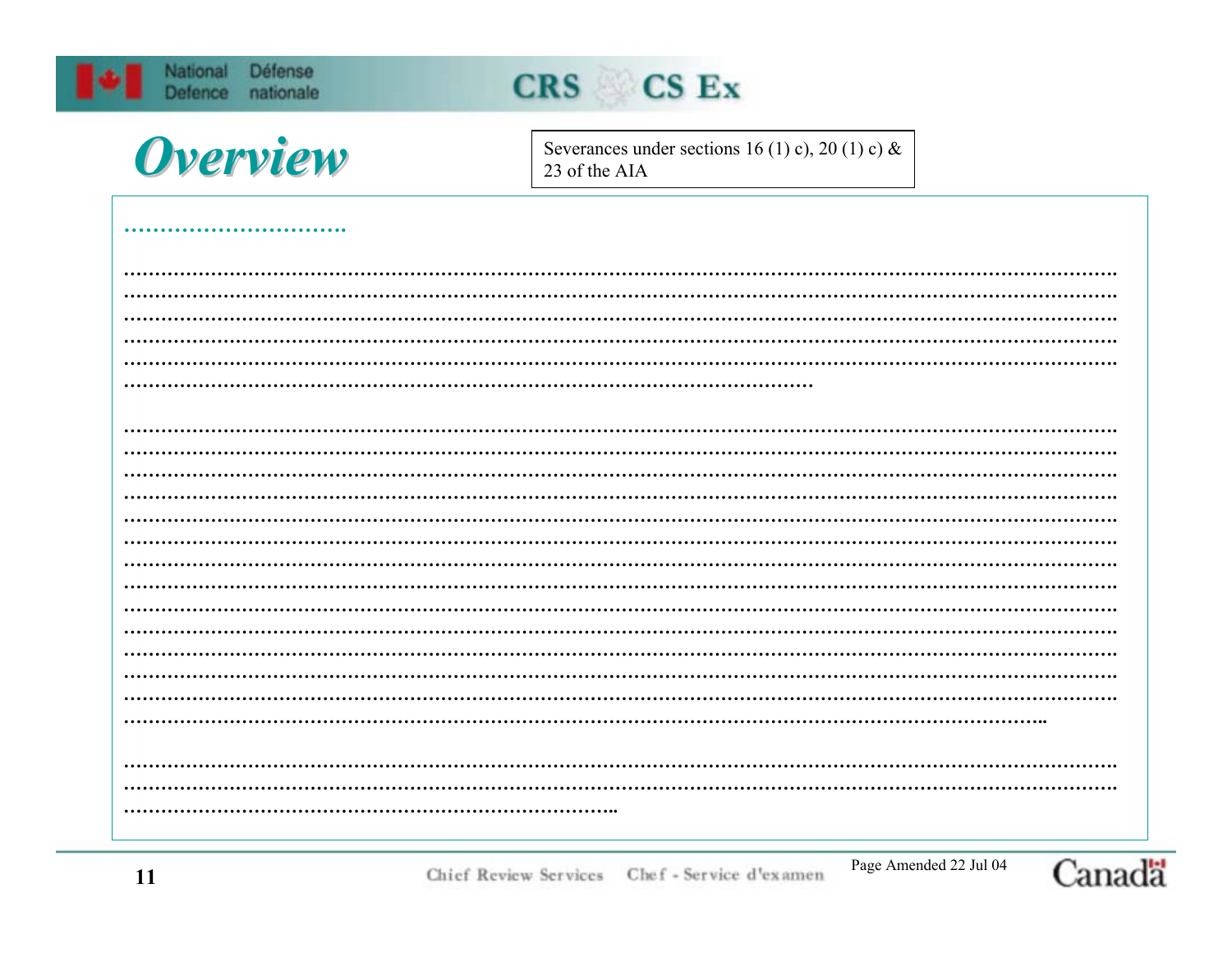| Défense<br>National<br>nationale<br>Defence | CRS CS Ex                                                         |
|---------------------------------------------|-------------------------------------------------------------------|
| Overview                                    | Severances under sections 16 (1) c), 20 (1) c) &<br>23 of the AIA |
|                                             |                                                                   |
|                                             |                                                                   |
| .                                           |                                                                   |
|                                             |                                                                   |
|                                             |                                                                   |
|                                             |                                                                   |
|                                             |                                                                   |

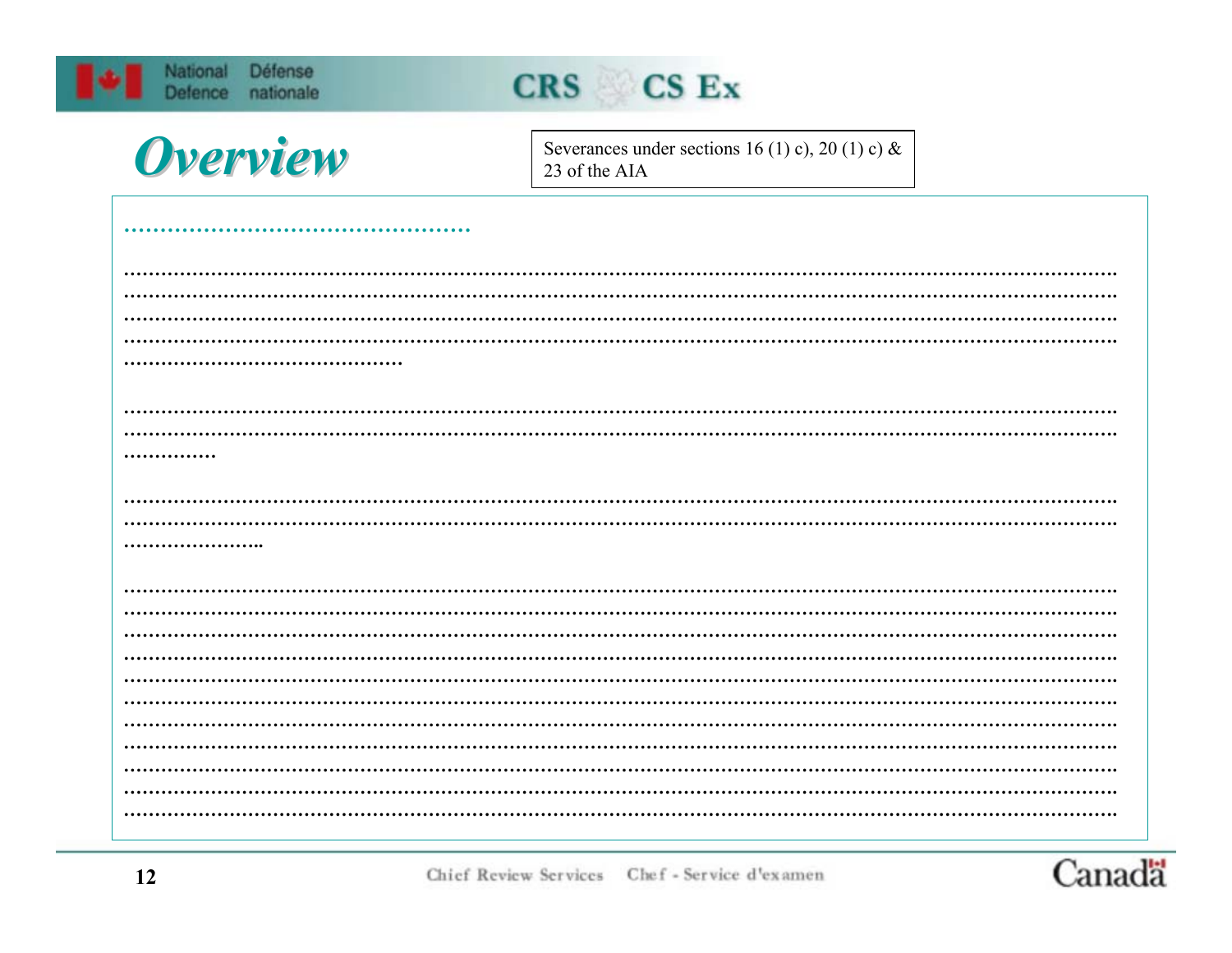| National<br>Défense<br>Defence<br>nationale | CRS CS Ex                                                         |
|---------------------------------------------|-------------------------------------------------------------------|
| Overview                                    | Severances under sections 16 (1) c), 20 (1) c) &<br>23 of the AIA |
|                                             |                                                                   |
|                                             |                                                                   |
|                                             |                                                                   |
|                                             |                                                                   |
|                                             |                                                                   |
|                                             |                                                                   |
|                                             |                                                                   |
|                                             |                                                                   |
|                                             |                                                                   |
|                                             |                                                                   |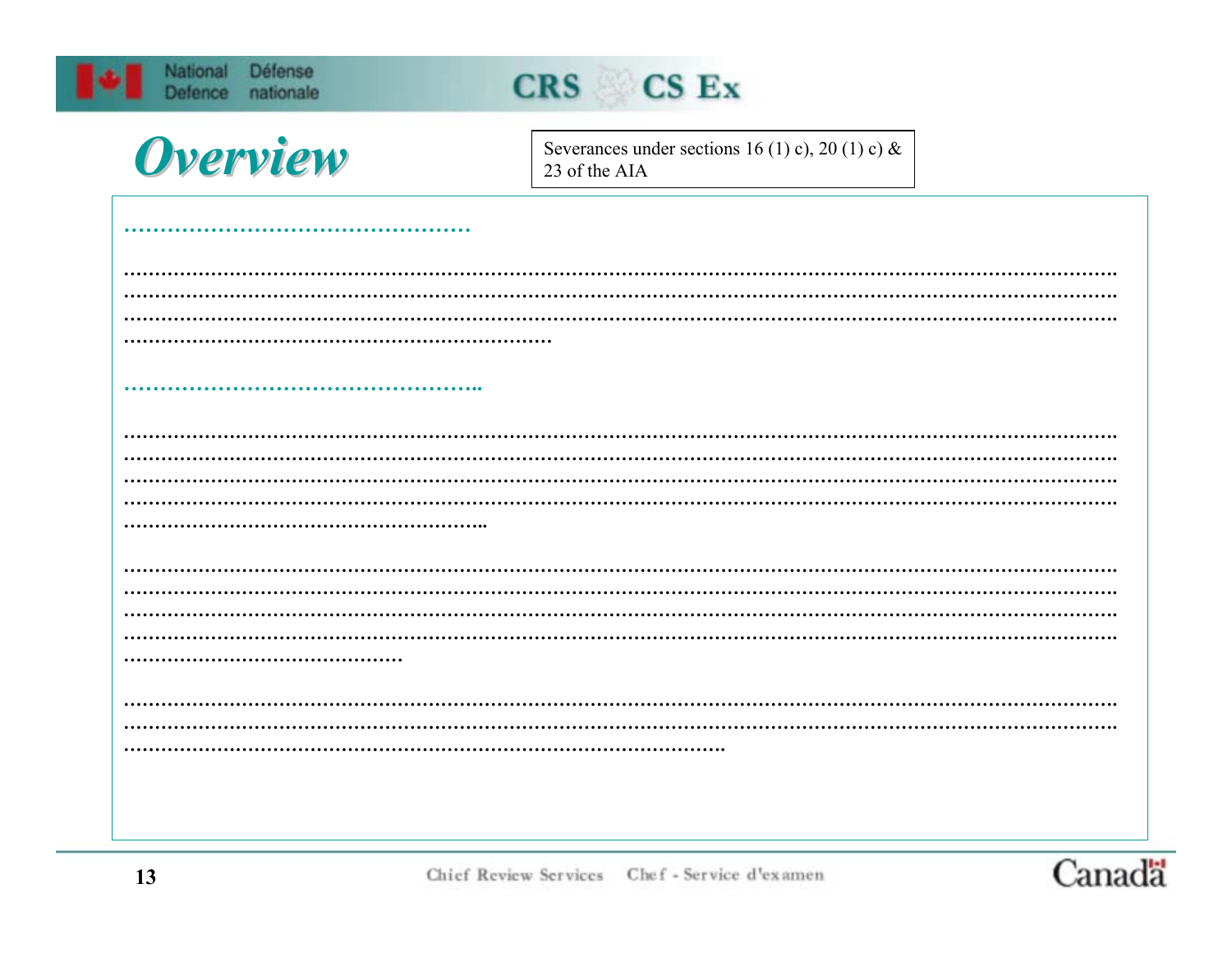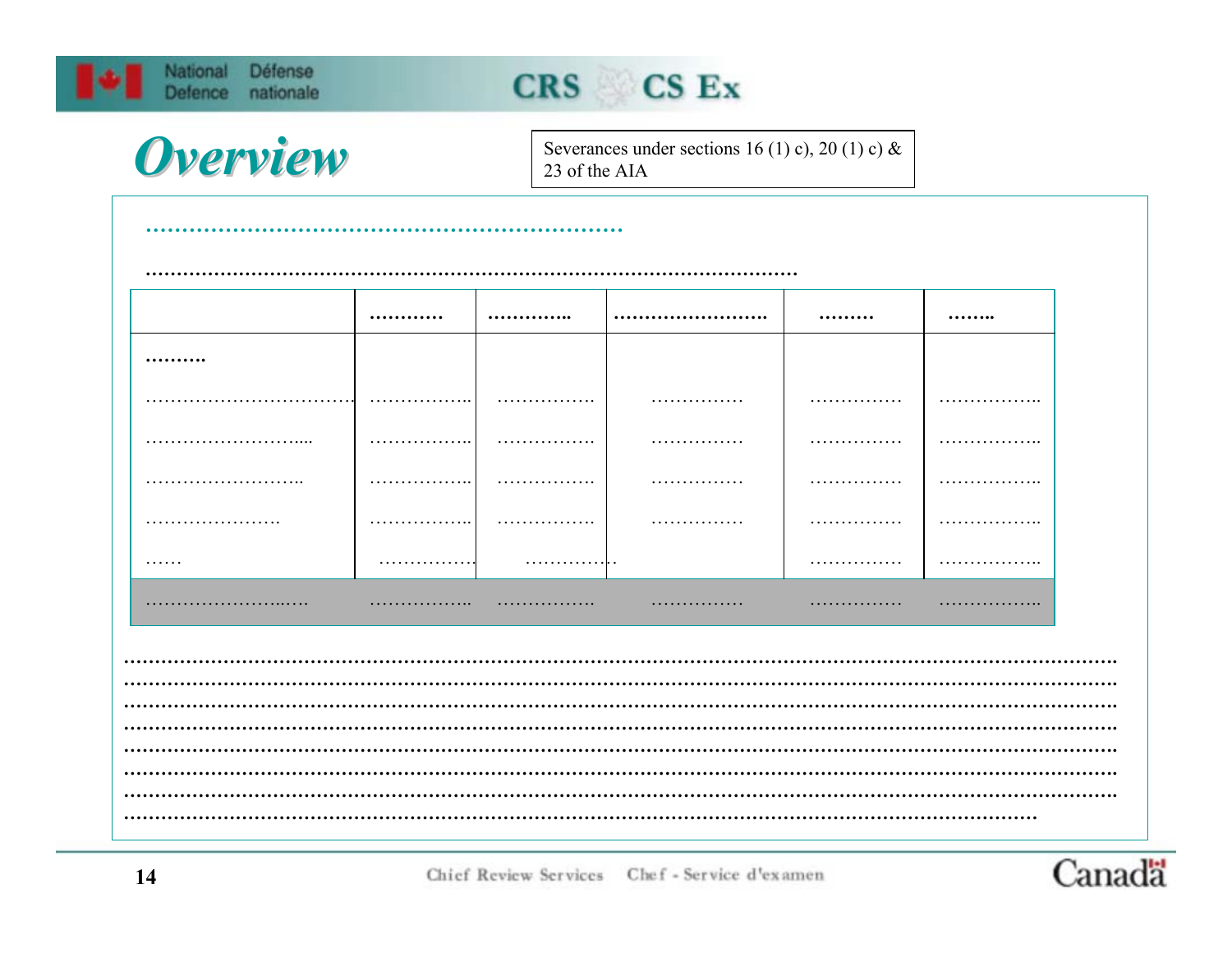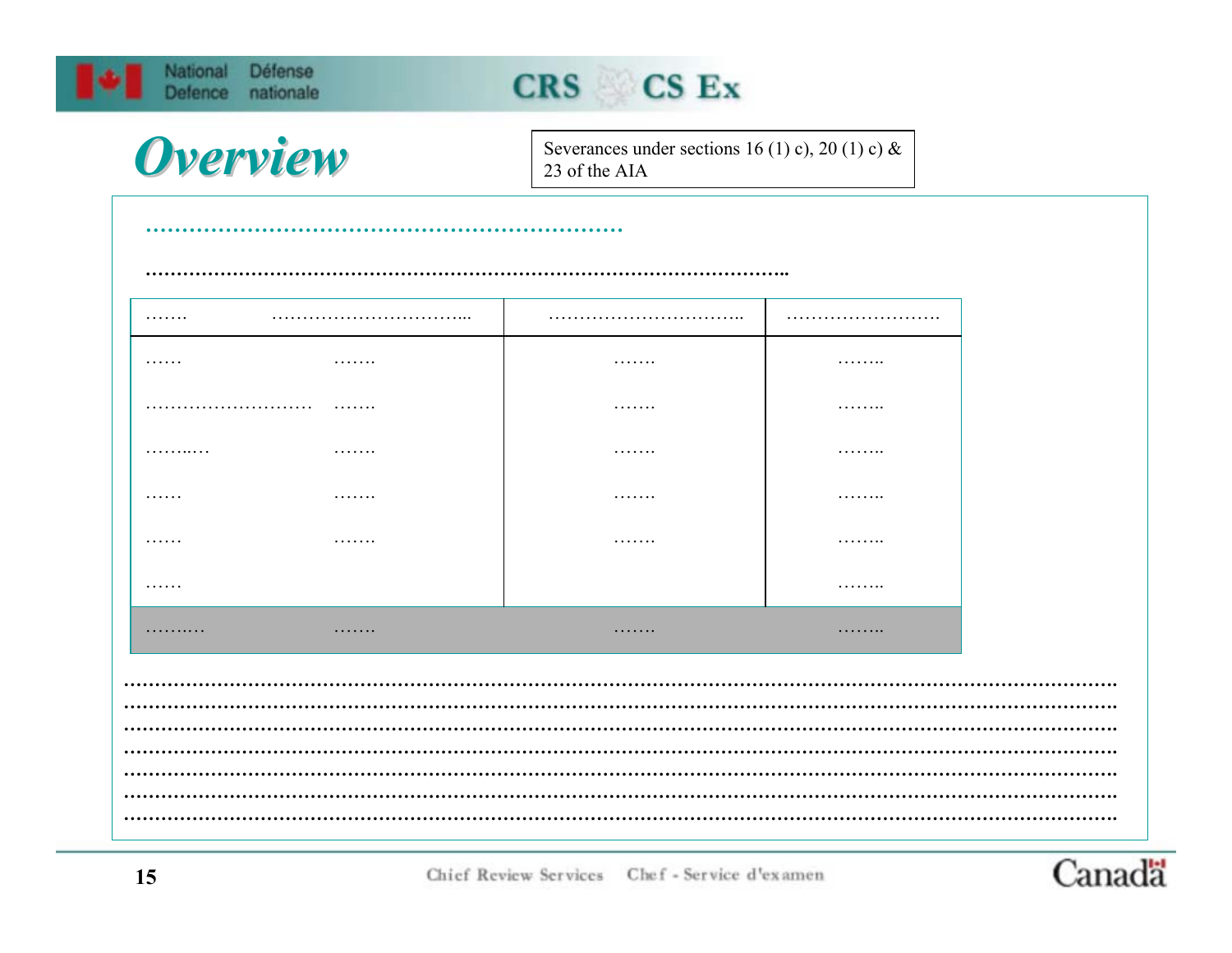| Défense<br>National<br>nationale<br><b>Defence</b> | CRS CS Ex                                                         |
|----------------------------------------------------|-------------------------------------------------------------------|
| <b>Overview</b>                                    | Severances under sections 16 (1) c), 20 (1) c) &<br>23 of the AIA |
|                                                    |                                                                   |
|                                                    |                                                                   |
|                                                    |                                                                   |
|                                                    |                                                                   |
|                                                    |                                                                   |
|                                                    |                                                                   |
|                                                    |                                                                   |
|                                                    |                                                                   |
|                                                    |                                                                   |
|                                                    |                                                                   |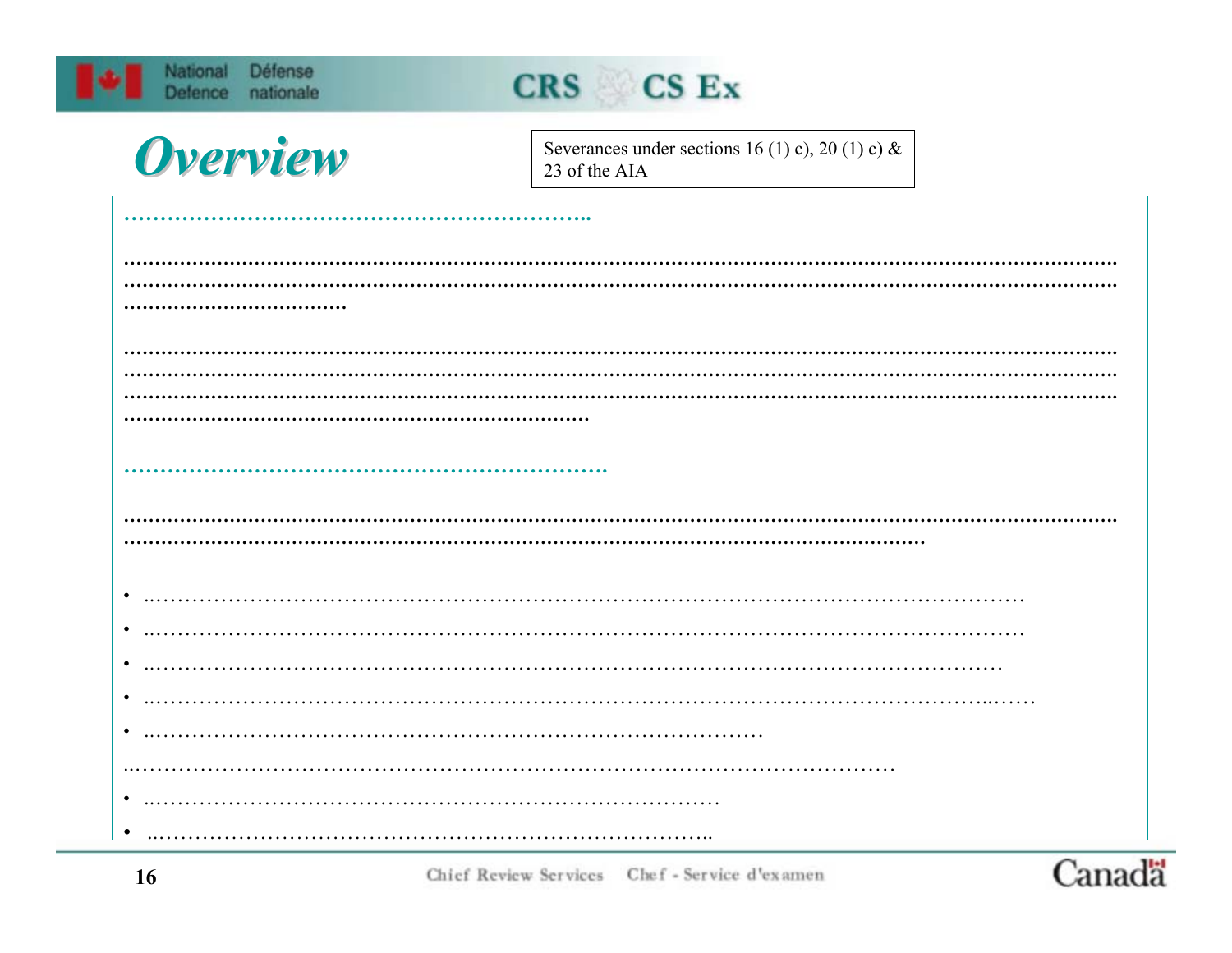| Défense<br>National<br>nationale<br><b>Defence</b> | CRS CS Ex                                                         |
|----------------------------------------------------|-------------------------------------------------------------------|
| Overview                                           | Severances under sections 16 (1) c), 20 (1) c) &<br>23 of the AIA |
|                                                    |                                                                   |
|                                                    |                                                                   |
|                                                    |                                                                   |
|                                                    |                                                                   |
|                                                    |                                                                   |
| $\bullet$                                          |                                                                   |
|                                                    |                                                                   |
|                                                    |                                                                   |
| $\bullet$                                          |                                                                   |
|                                                    |                                                                   |
| $\bullet$                                          |                                                                   |
| $\bullet$                                          |                                                                   |
|                                                    |                                                                   |
| $\bullet$                                          |                                                                   |
|                                                    |                                                                   |
|                                                    |                                                                   |
|                                                    |                                                                   |
|                                                    |                                                                   |
|                                                    |                                                                   |
|                                                    |                                                                   |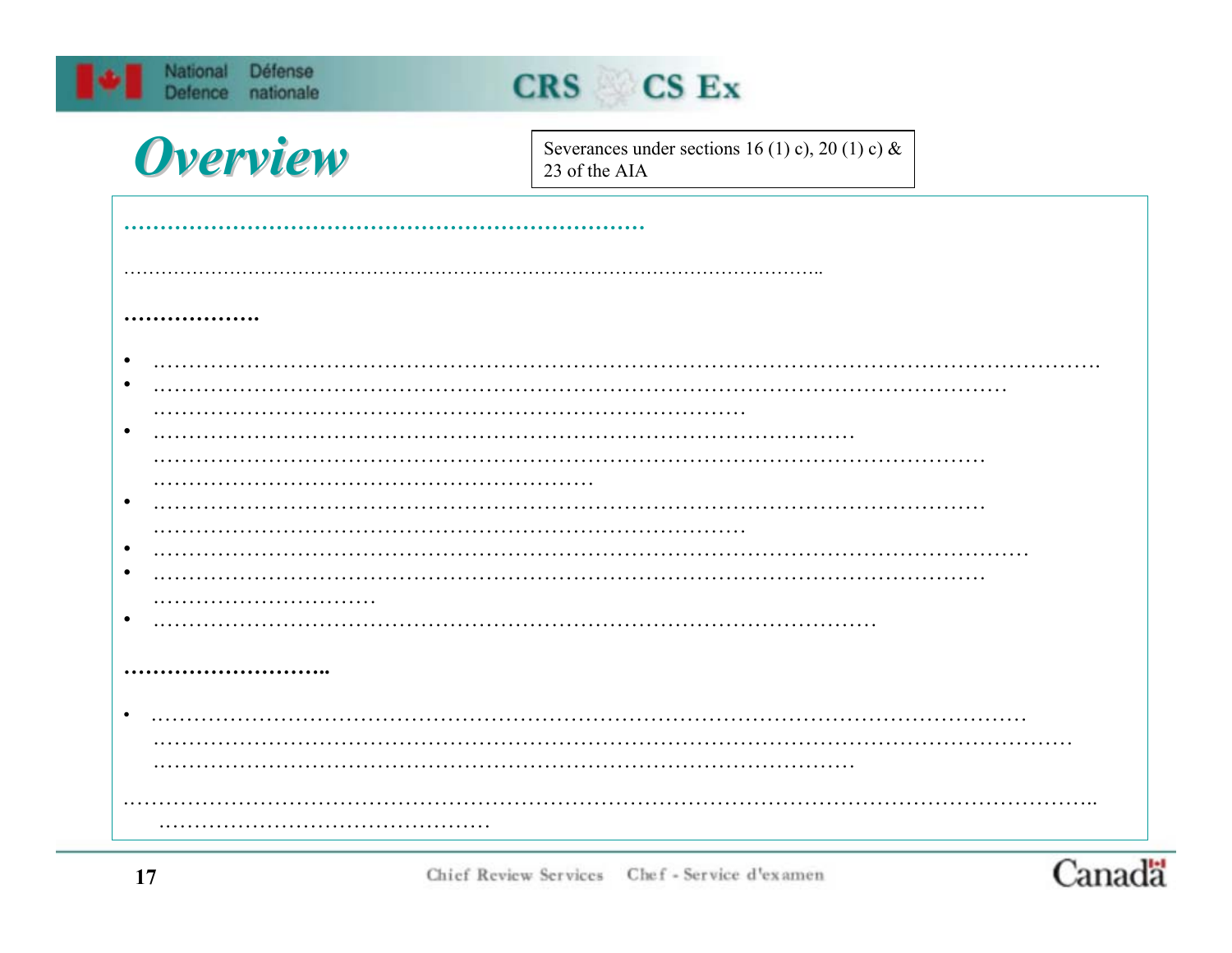| National       | <b>Defense</b> |
|----------------|----------------|
| <b>Delence</b> | nationale      |



| <b>Overview</b> |
|-----------------|
|                 |

Severances under sections 16 (1) c), 20 (1) c) & 23 of the AIA

| .                           |
|-----------------------------|
|                             |
|                             |
|                             |
| $\sim$ $\sim$ $\sim$ $\sim$ |
|                             |
| .                           |
|                             |
|                             |
|                             |
|                             |
|                             |

Canadä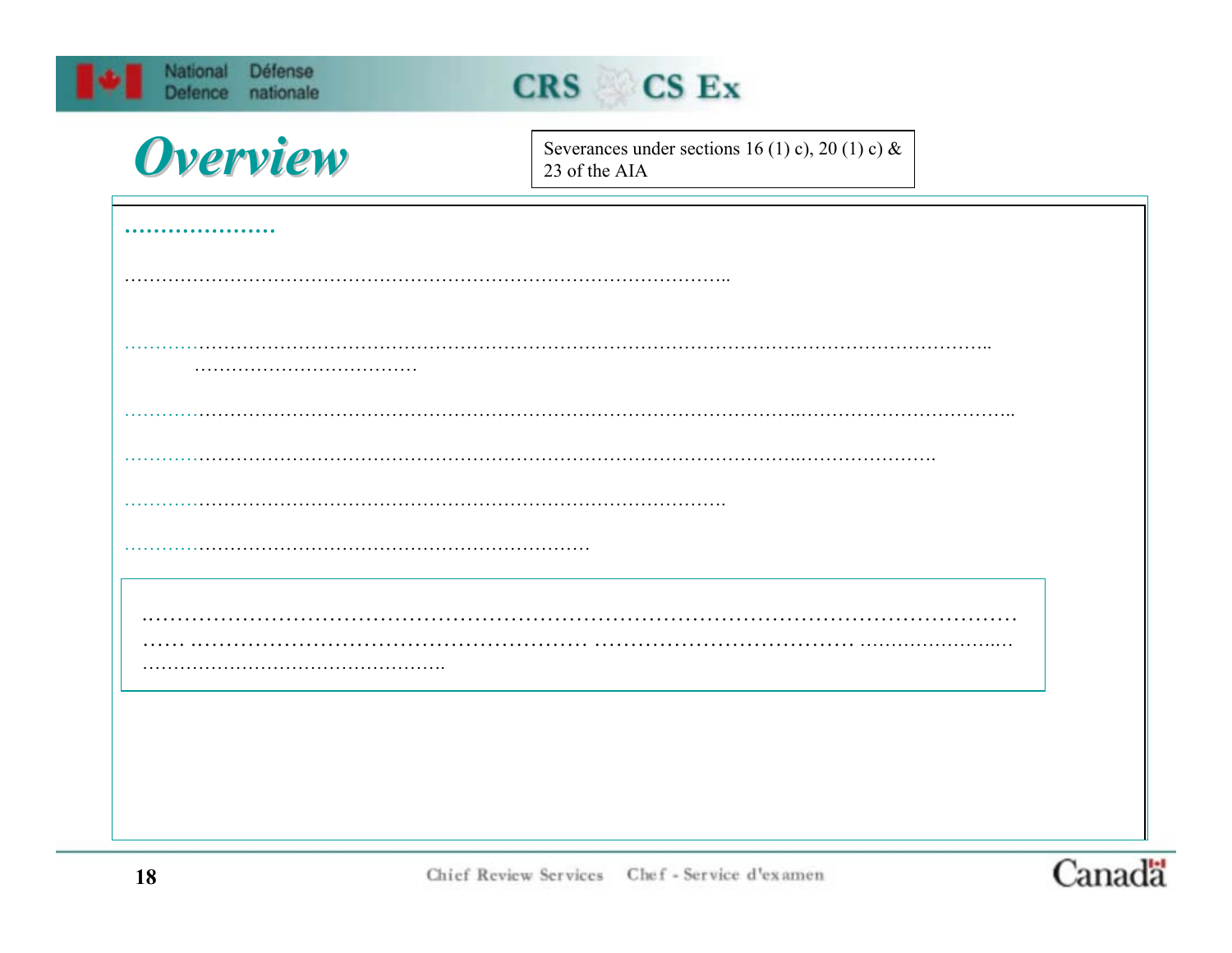



#### . . . . . . . . . . . . . . . . . . .  $\bullet\bullet\bullet\bullet$  $\bullet$  $\bullet$  $\bullet$  $\bullet$

Severances under sections 16 (1) c), 20 (1) c) & 23 of the AIA

|   | <br>$.$ |
|---|---------|
| . | .       |
| . | .       |
| . | .       |
|   |         |
|   |         |



 $1$  .  $\dots$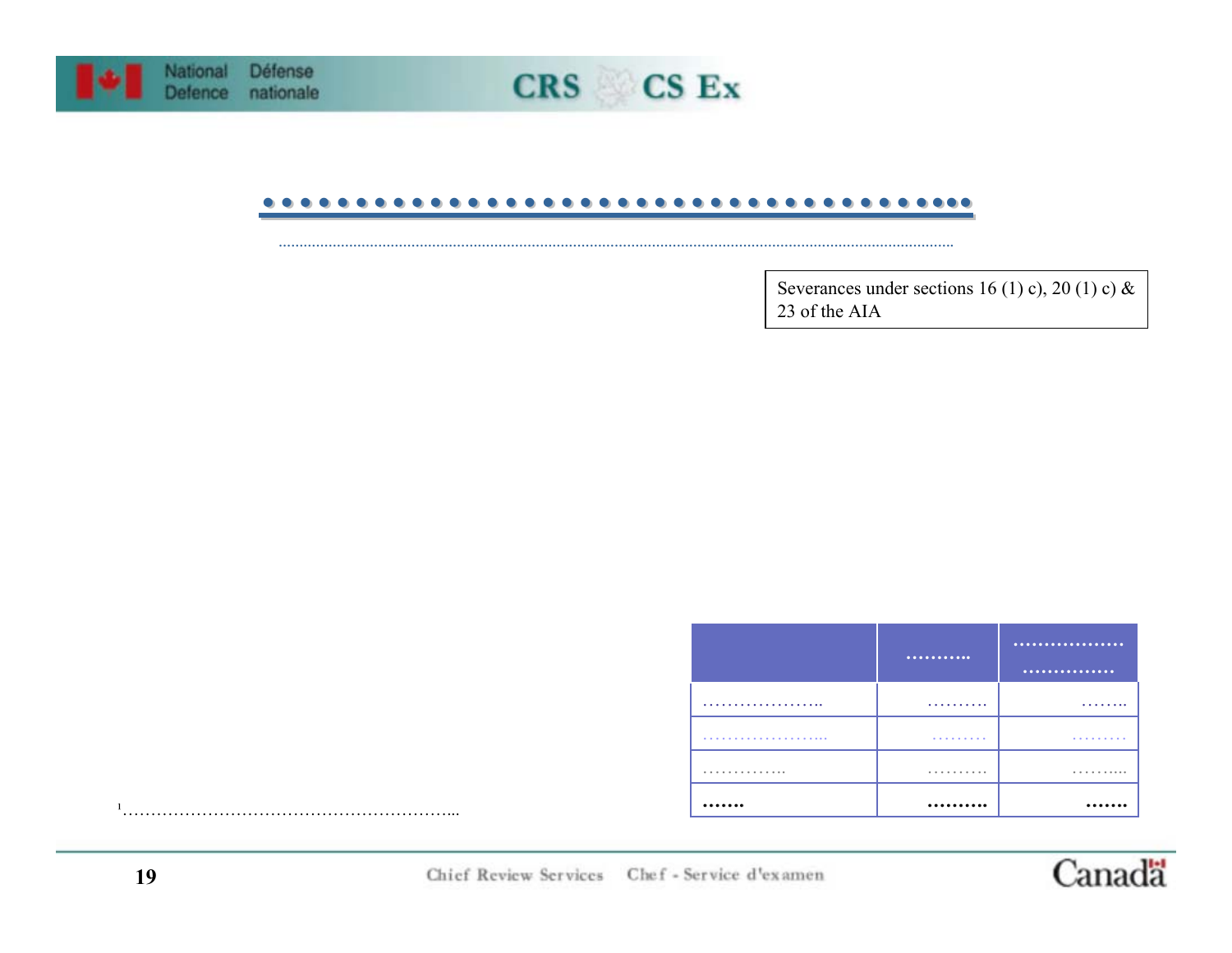



#### ............................

| Severances under sections 16 (1) c), 20 (1) c) & |   |  |
|--------------------------------------------------|---|--|
| 23 of the AIA                                    | . |  |
|                                                  | . |  |
|                                                  |   |  |
|                                                  |   |  |
|                                                  |   |  |
|                                                  |   |  |
|                                                  |   |  |
|                                                  |   |  |
|                                                  |   |  |
|                                                  |   |  |

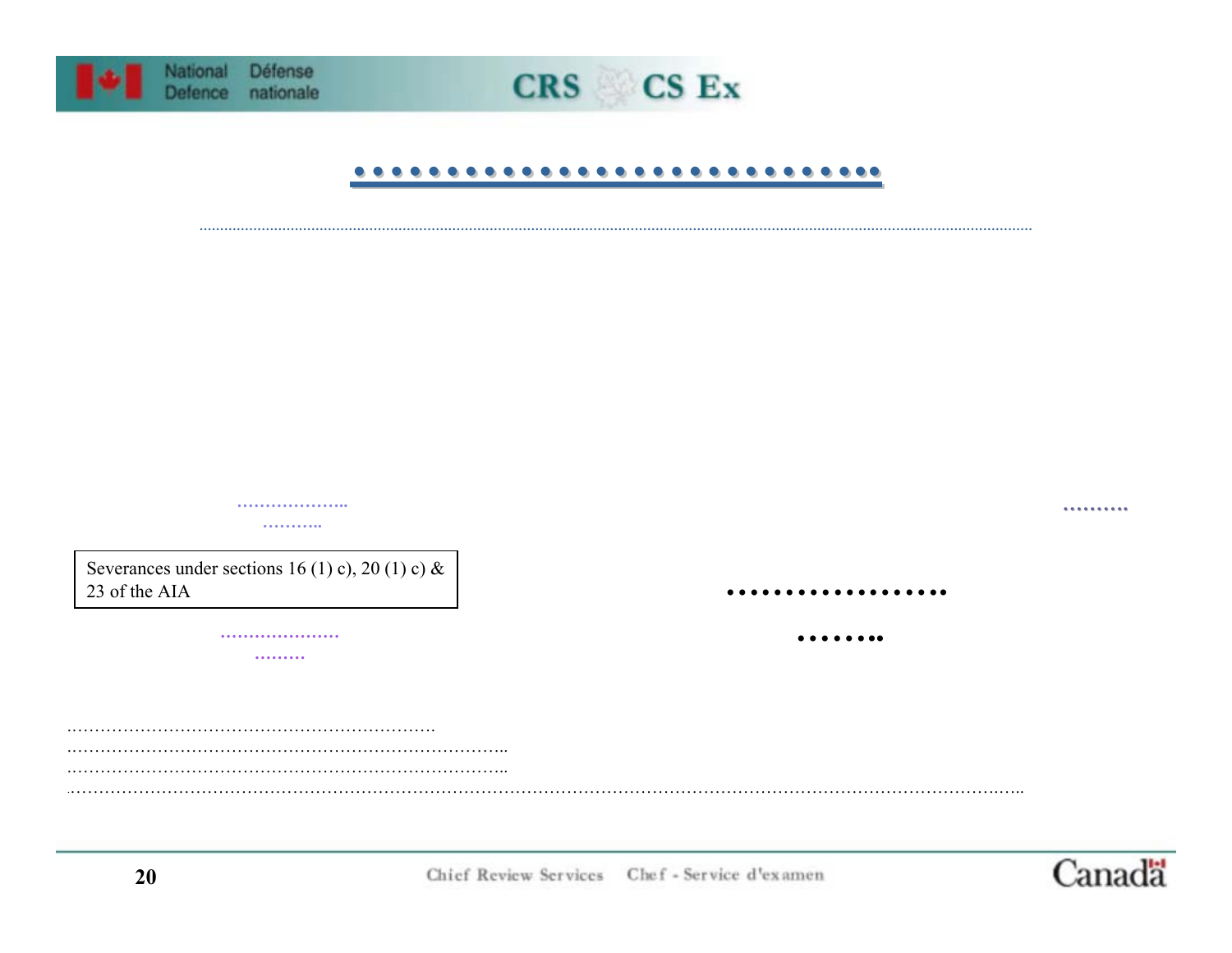



Chief Review Services Chef - Service d'examen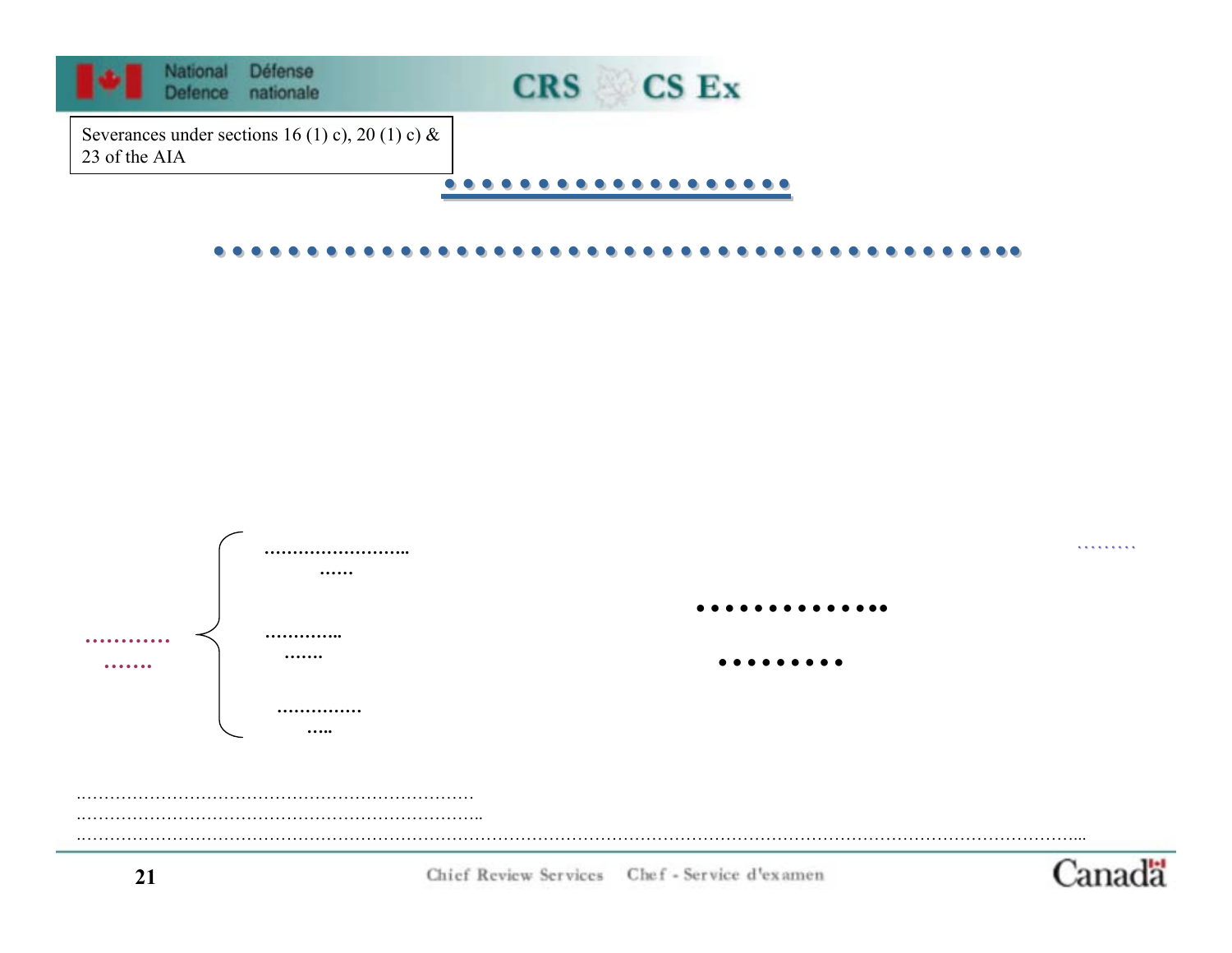

Canadä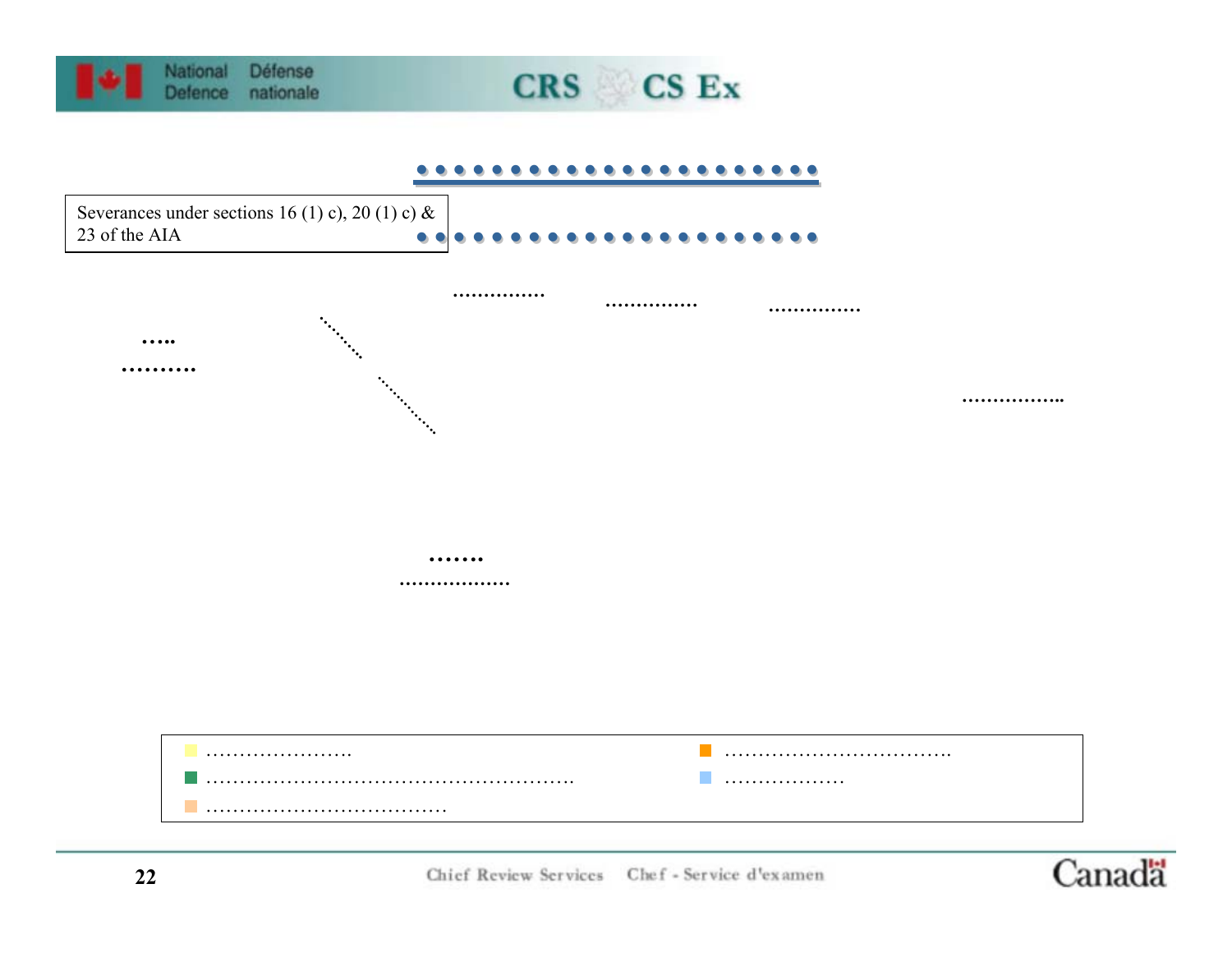

### CRS CS Ex

#### $\bullet$



|   |      | <br> |   |
|---|------|------|---|
| . | <br> | <br> |   |
|   |      |      | . |
|   |      |      | . |

 $\cdots$ 

. . . . . . . . . . .

| . |  |
|---|--|
| . |  |
|   |  |
|   |  |
|   |  |

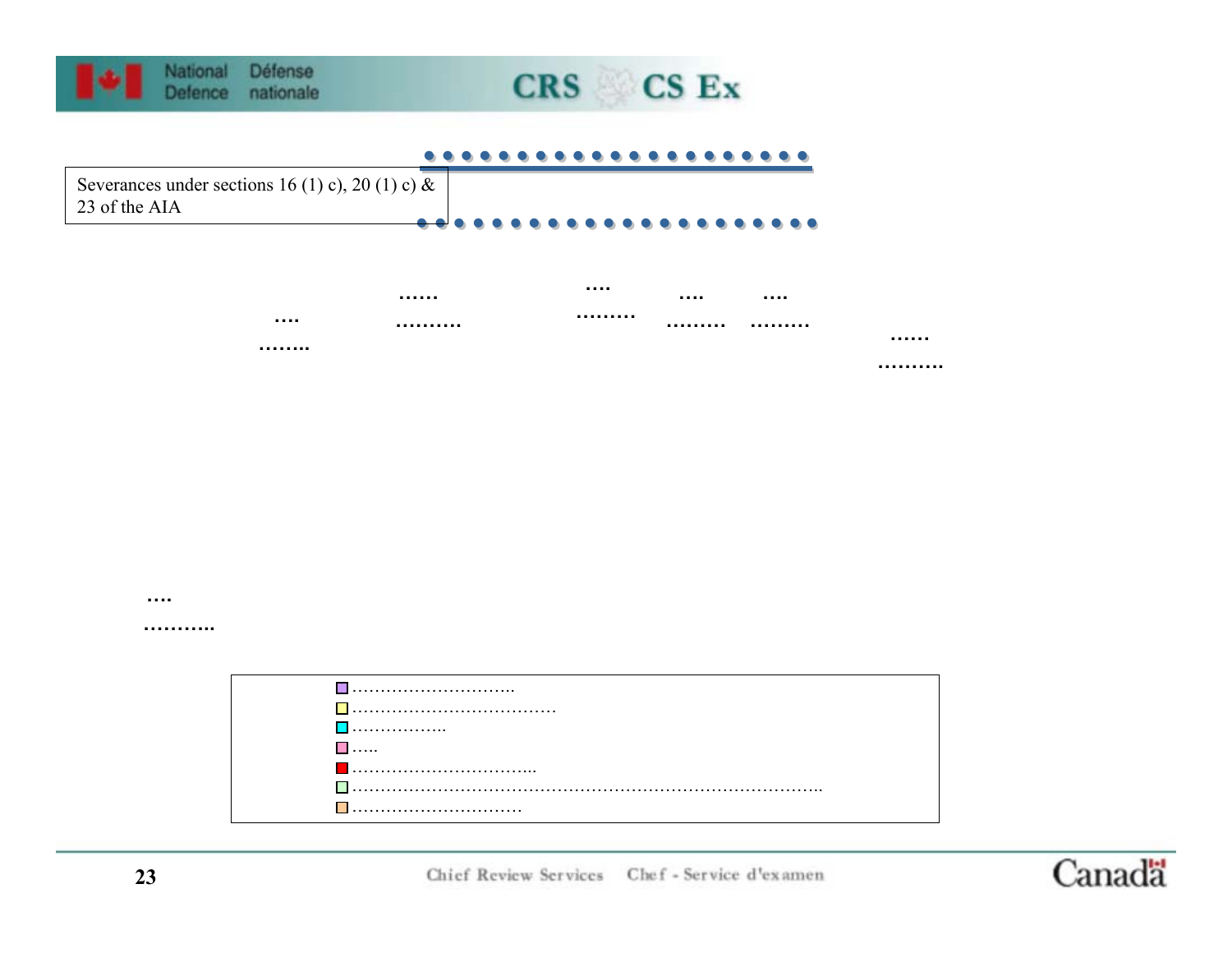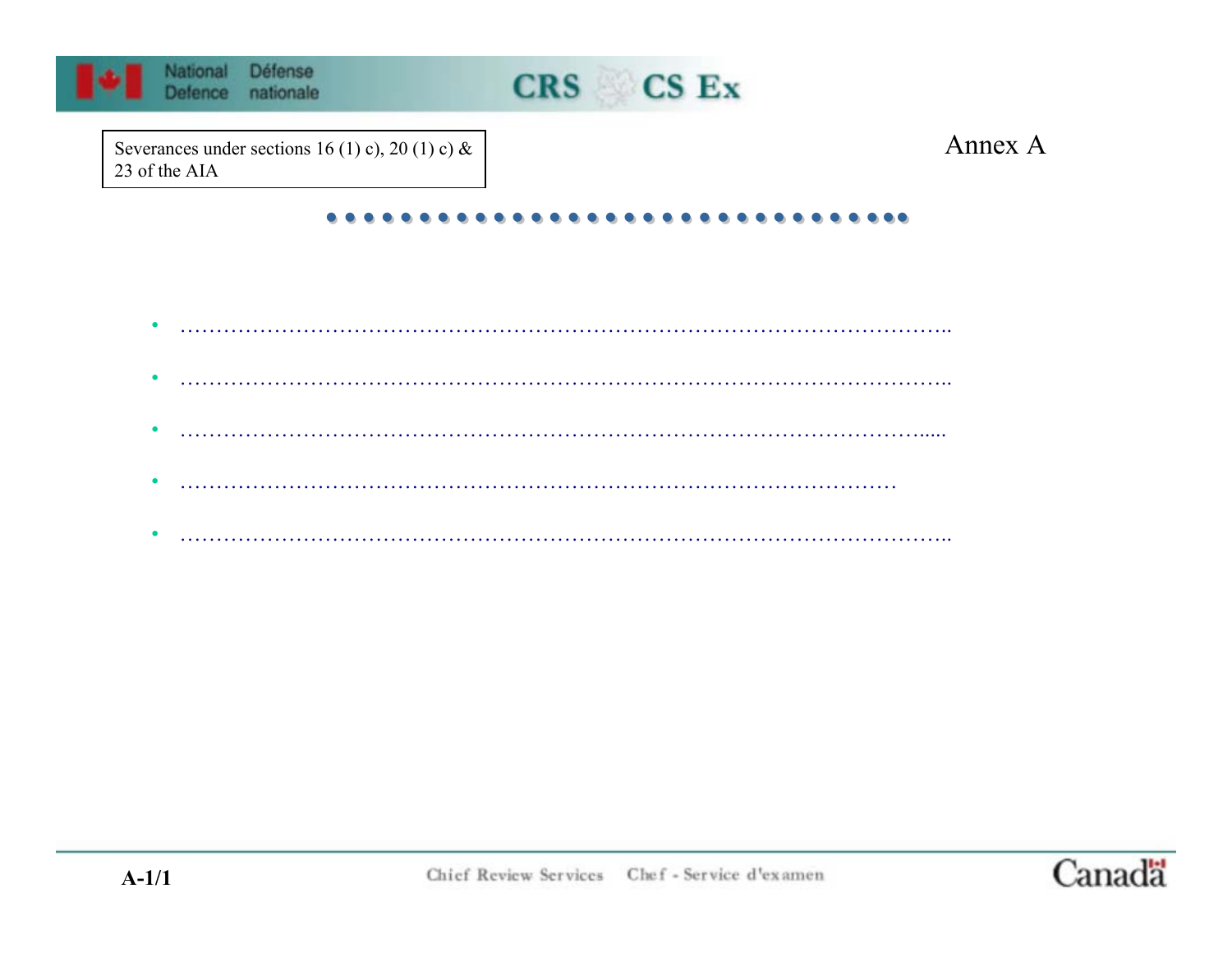



#### ...........

| . <b>.</b> |                               |                                                                   |  |
|------------|-------------------------------|-------------------------------------------------------------------|--|
| .          | .<br>$\overline{\phantom{m}}$ | Severances under sections 16 (1) c), 20 (1) c) &<br>23 of the AIA |  |
| .          |                               |                                                                   |  |
| .          |                               |                                                                   |  |
| .          |                               |                                                                   |  |
| .          | .                             |                                                                   |  |
| .          |                               |                                                                   |  |
| .          | .                             |                                                                   |  |
| .          |                               |                                                                   |  |
| .          |                               |                                                                   |  |
| .          |                               |                                                                   |  |
| .          | $\cdots$                      |                                                                   |  |

. . . . . . . . . .

Canadä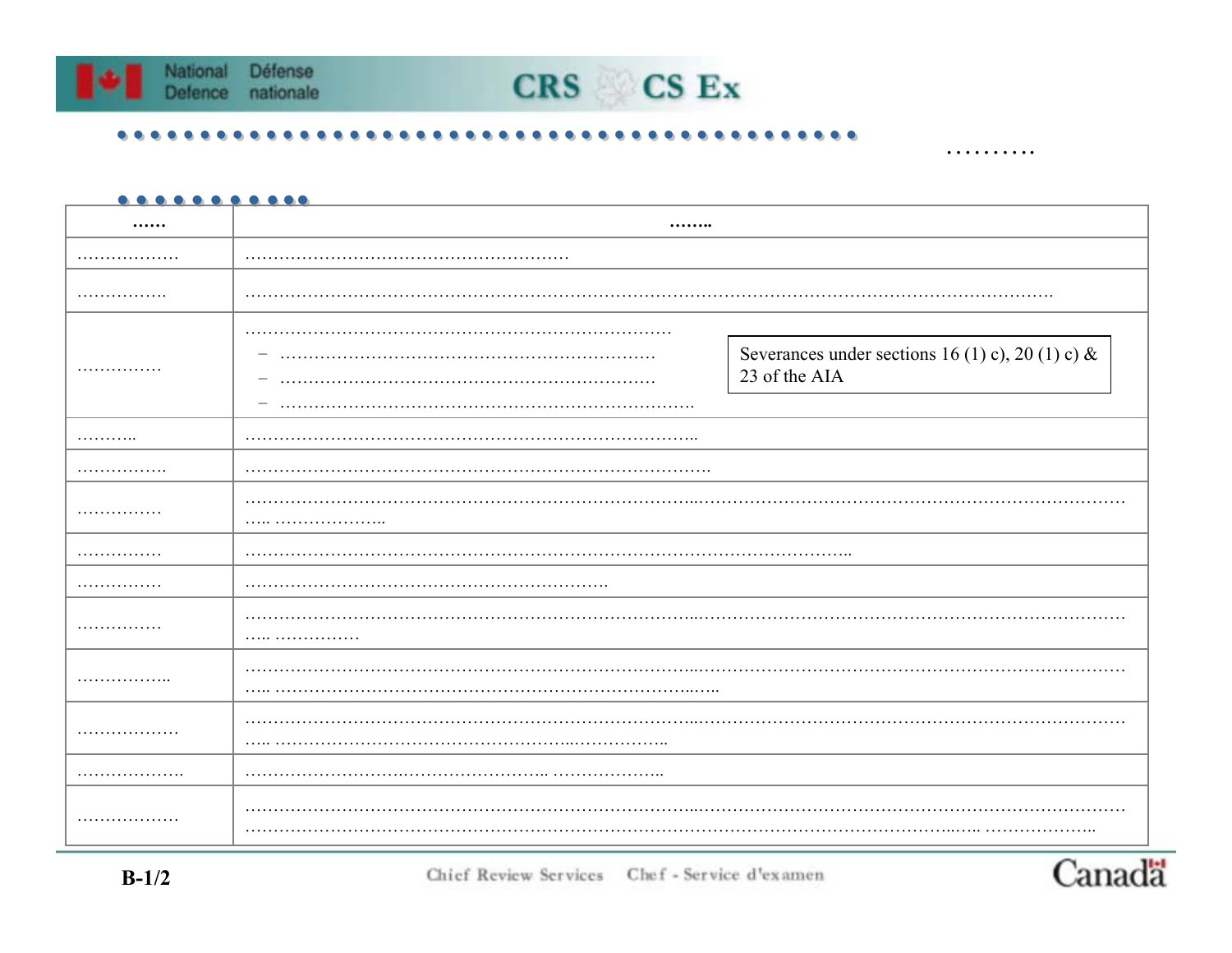



Severances under sections 16 (1) c), 20 (1) c) & 23 of the AIA . . . . . . . . . .

 $\bullet$ 

| $\cdots$ |                                               |
|----------|-----------------------------------------------|
| .        |                                               |
|          |                                               |
|          |                                               |
|          |                                               |
|          |                                               |
|          |                                               |
|          |                                               |
|          |                                               |
|          |                                               |
|          | .                                             |
|          |                                               |
|          |                                               |
| .        |                                               |
|          |                                               |
|          |                                               |
|          |                                               |
| .        |                                               |
|          |                                               |
|          |                                               |
| $B-2/2$  | Chief Review Services Chef - Service d'examen |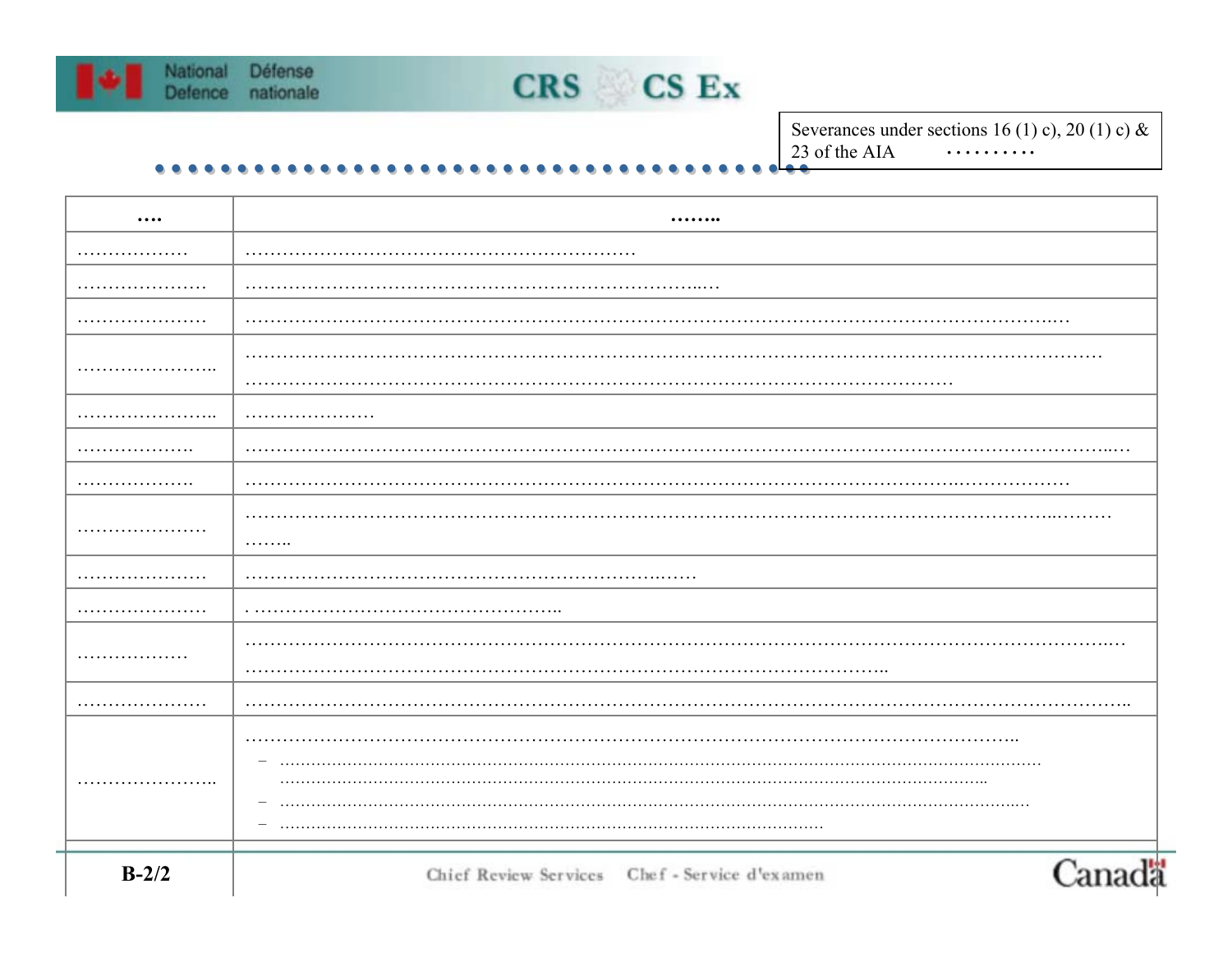



Cana

## **DND/CF Contracting & Financial Management DND/CF Contracting & Financial Management**

#### *CRS DISCUSSION DOCUMENT: Improving DND/CF Contracting and Attendant Financial Management (Provided to the DM, in draft, 28 July 2003.)*

*Of late, CRS has received an increasing number of unscheduled requests for audits to address circumstances involving weaknesses in contracting and associated financial management practices.*

Information on Service Contracting. A difficulty which consistently occurs in these circumstances is that weaknesses in information compromise our ability to analyze service contracting activity. Major internal audits reported in l995 and 2001 have observed that the Department does not have reliable information on its service contracting – payments are not linked electronically to the corresponding contract. This precludes effective monitoring, quality assurance, commitment control and early warning mechanisms. The aftermath of the l995 report was that the DM directed a major get-well program. The 2001 report resulted in DM direction regarding contracting information – this has yet to be implemented.

Comptrollership. A 2001 CRS report on the Management of Operating Budgets, expressed concern regarding the breakdown in controls at the local level. At the same time, the report did not contemplate a return to traditional, labour-intensive controls. Instead, it recommended the development of *Smart Controls* which take advantage of technology. The report helped to drive <sup>a</sup> major coordinated revitalization of Comptrollership at the base level. It stressed the importance of Guidance, Enablers and Monitoring (GEM).

Our most recent audit of the Management of Local Funds, has observed certain of the lasting benefits of this initiative. At the same time, we have noted a requirement to reinforce, and consolidate these benefits. Recent developments have further suggested that more needs to be done in the National Capital Region, particularly with respect to Agency and other specialized operations (e.g., OCIPEP, CFMG).

We are concerned that more needs to be done to emphasize the importance of authority and accountability relative to the initiation of expenditures, this is particularly so in instances whereby organizations access corporate accounts and contracts. Financial certifications, pursuant to FAA Sections 34 (contract performance) and 33 (payment authorization) are extremely important, but they deal with purchases already initiated.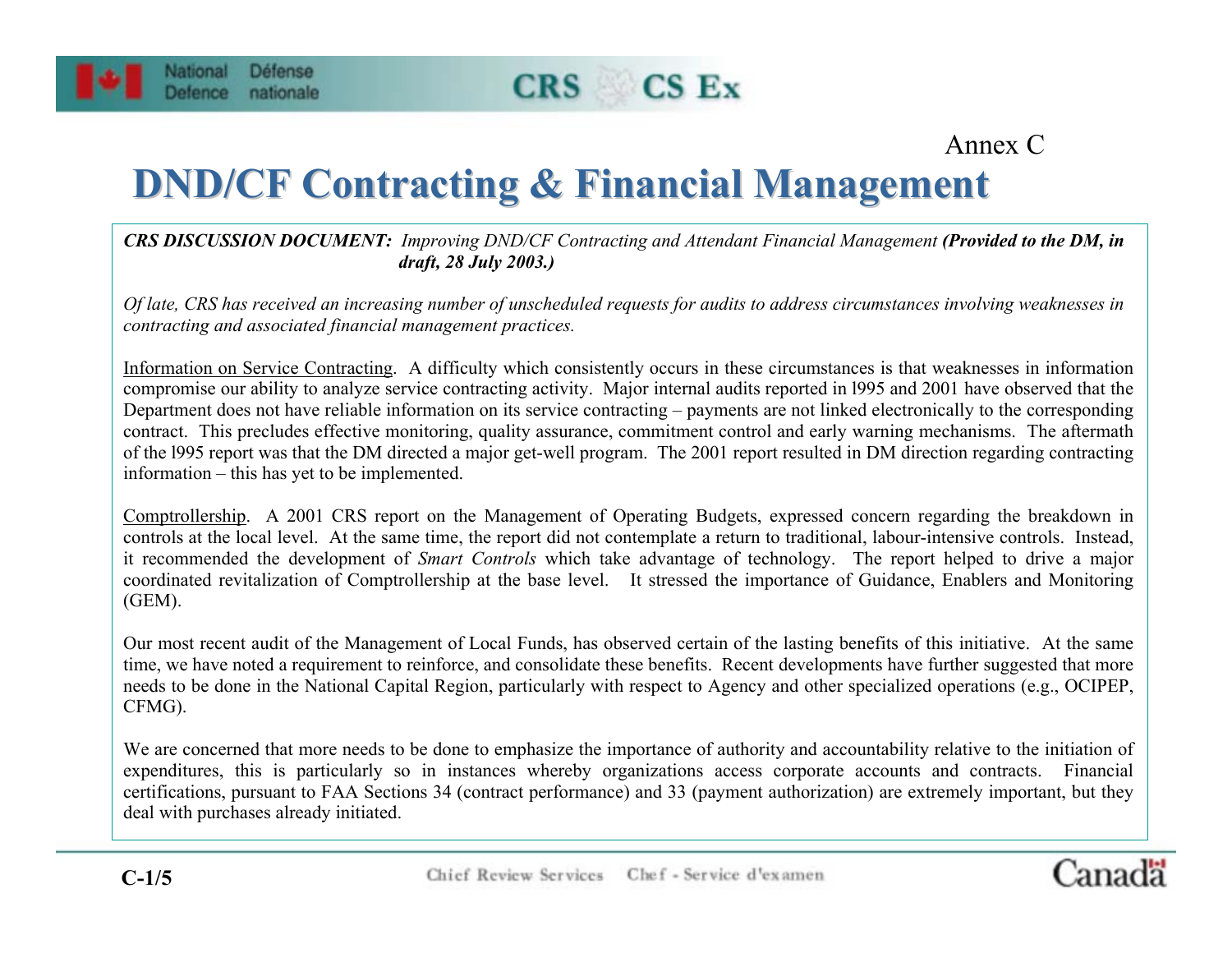



Cana

### **DND/CF Contracting & Financial Management (cont'd)**

Our most recent audit work recommends the consolidation of invoice processing; current arrangements are relatively costly and inefficient. We also see advantage in ensuring that transactions generate information as they are accomplished – as occurs through the use of acquisition cards and electronic commerce. Even the Central Departmental Accounting Office has experienced major lapses in monitoring and control, this is normally attributed to resource constraints. Consolidation, resource balancing, information, guidance/training and monitoring will be key.

CRS Reports in l995 and 2001 have stressed that contracting risks and issues need to be addressed from a corporate perspective. However, a longstanding and fundamental concern is that the Department does not have reliable information on the nature, volume and value of its service contracting.

"It is our view that information which permits post-contracting quality assurance checks, including the monitoring of trends and the integrity of our contracting process is key to facilitating the responsible devolution of contracting authority....An ongoing concern, with pervasive implications, is that the volume, value and location of departmental service contracting cannot be determined with a reasonable degree of accuracy....." (CRS 1995)

Interestingly, this 1995 report also noted that "...The role of common service organizations (e.g., PWGSC) has evolved such that they no longer appear to provide the same level of safeguards limiting the opportunity for unacceptable contracting practices to occur....There is a need to clearly articulate, through contracting policy, that accountability ultimately rests with DND staff for ensuring that acceptable practices are followed...."

"In all, we identified six main issues. Chief among these is the longstanding, and increasingly pressing, need for improved information so that the inherent risks in service contracting can be monitored and managed at the corporate level. This lack of information impeded our capacity to assess the extent of any non-compliance with the applicable contracting policies and regulations.....accurate, consolidated information on the extent and nature of service contracting does not exist." (CRS 2001)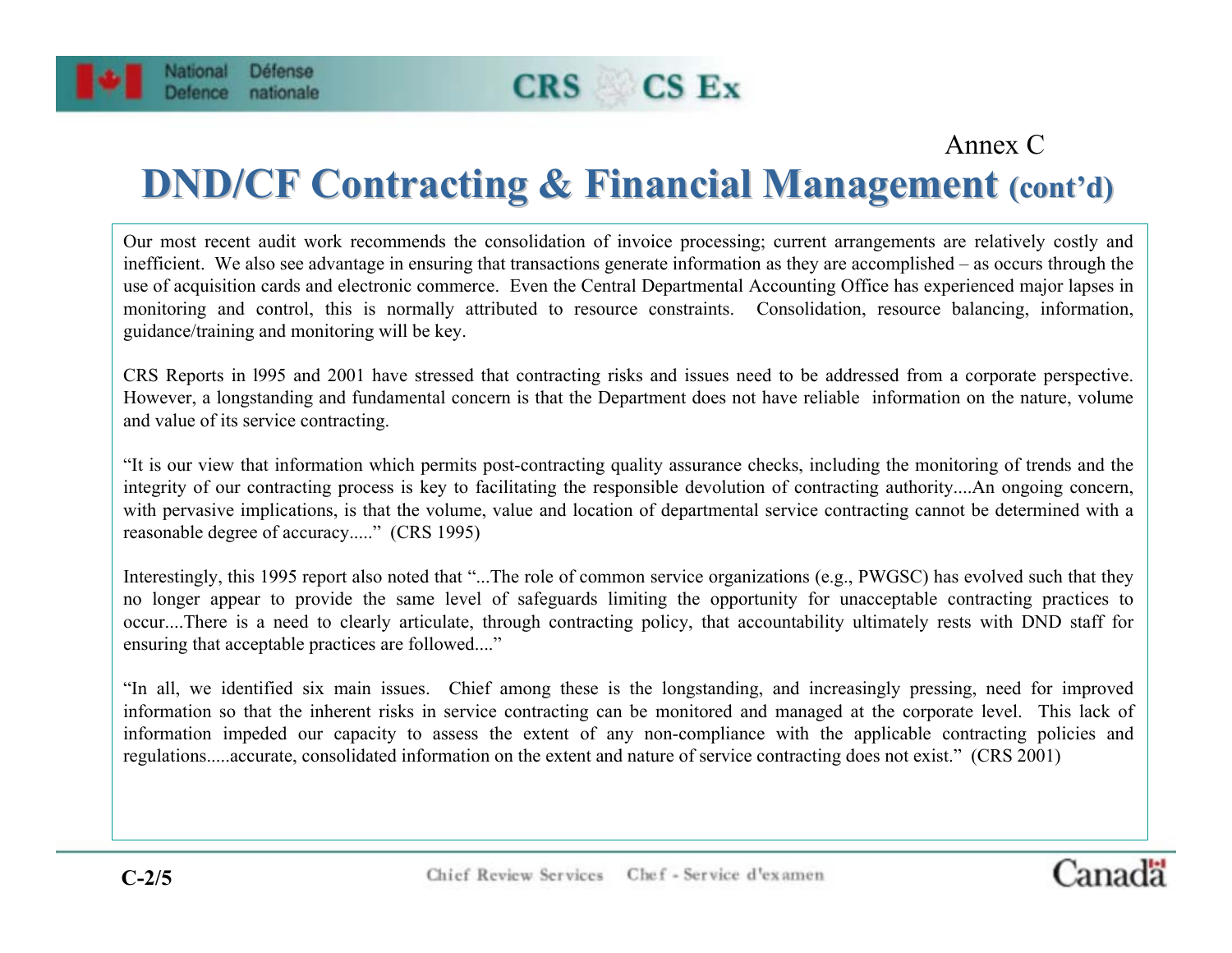



Canada

## **DND/CF Contracting & Financial Management (cont'd)**

In each instance, the respective Deputy Minister requested action to resolve this situation – it has not as yet occurred. We need the capacity to consistently link individual contract payments to the corresponding contract. Otherwise, monitoring, and commitment accounting, is thwarted.

The CRS 2001 report on the *Management of Operating Budgets* included the following key premise:

"Overall, our conclusions emphasize the premise that devolution should be made only to the level where appropriate resources, knowledge and tools can be concentrated to ensure a balance of risk and effectiveness." (CRS Feb 2001)

This 2001 report sponsored a revitalization of Comptrollership, but principally at the Base level. It concluded that controls had deteriorated to the point that there was very little incentive to abide by basic regulatory requirements. However, it also emphasized that "...there can be no going back, as far as a [traditional, labour-intensive] control framework is concerned, at least not all the way. The question now must be how to work smarter and make what we have better." The report emphasized *Guidance, Enablers and Monitoring (GEM).* It stressed the importance of *Smart Controls*, which would take guidance, and training. The Defence Comptrollership Council and the Materiel Management Steering Committee spearheaded an effective improvement program. Our latest work on the Management of Local Funds, has noted many of the positive impacts of this corrective effort.

Work on other CRS audits, reviews and special examinations has noted the following:

- There are many centralized budgets under the control of NCR managers, which fund contracts against which local managers (both in the NCR and the field) can requisition goods and services, and charge the expenditures.
- Those accessing these accounts/contracts have limited accountability for value for money or conditions for appropriate use of the funds.
- There are insufficient reporting/monitoring measures on the part of NCR managers relative to the use of these accounts/contracts.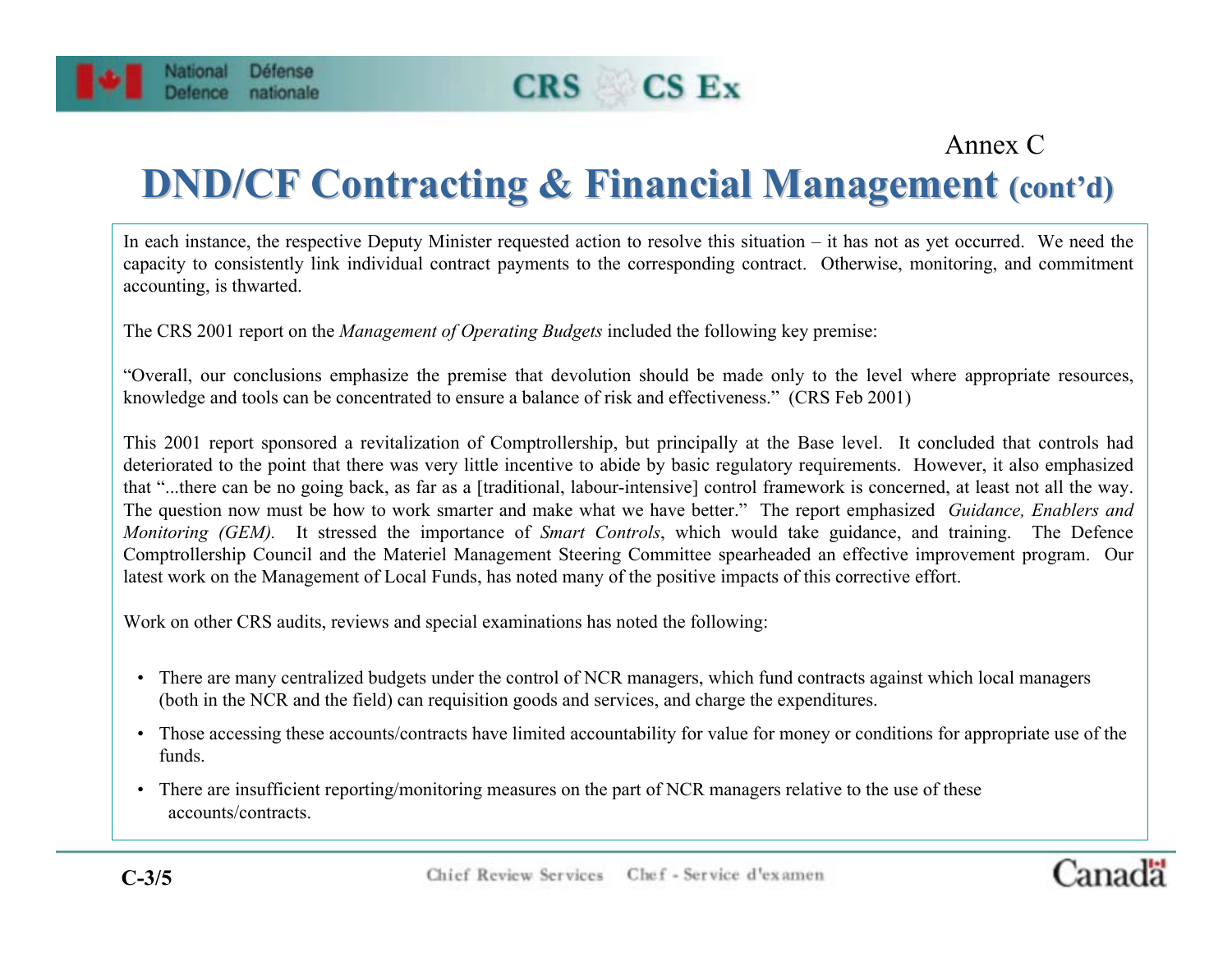#### **CRS**  $CS$   $Ex$

### Annex C

## **DND/CF Contracting & Financial Management (cont'd)**

- Greater emphasis is warranted regarding authority to initiate expenditures once a decision has been made to acquire goods and services, financial signing authorities can only certify that goods and services were received and that the price is as per contract. Frequently, there is an insufficient documentation trail to indicate who actually authorized the original purchase.
- Payment verification and approval processes, even when the Department's principal accounting offices are involved, are not of consistent quality. The Central Departmental Accounting Office within the ADM(Fin CS) Group has experienced serious lapses in this respect.
- Consolidation of accounting office operations holds much promise for improvement. However, this must be accomplished in the context of *Smart Controls* which take advantage of technology.
- The quality of comptrollership within individual organizations is often dependant on the experience and personality of the individual comptroller.
- Greater integration of systems and coordination is required between functions, particularly the Materiel and Finance & Corporate Services Groups to improve Comptrollership and to ensure the quality of information for monitoring and decision-making.
- Special attention is required to ensure that Agency, special operations (e.g., OCIPEP, CFMG) and other organizations with significant management turnover or mandate change, appreciate and apply the principles of sound comptrollership.

Défense

nationale

National

Defence